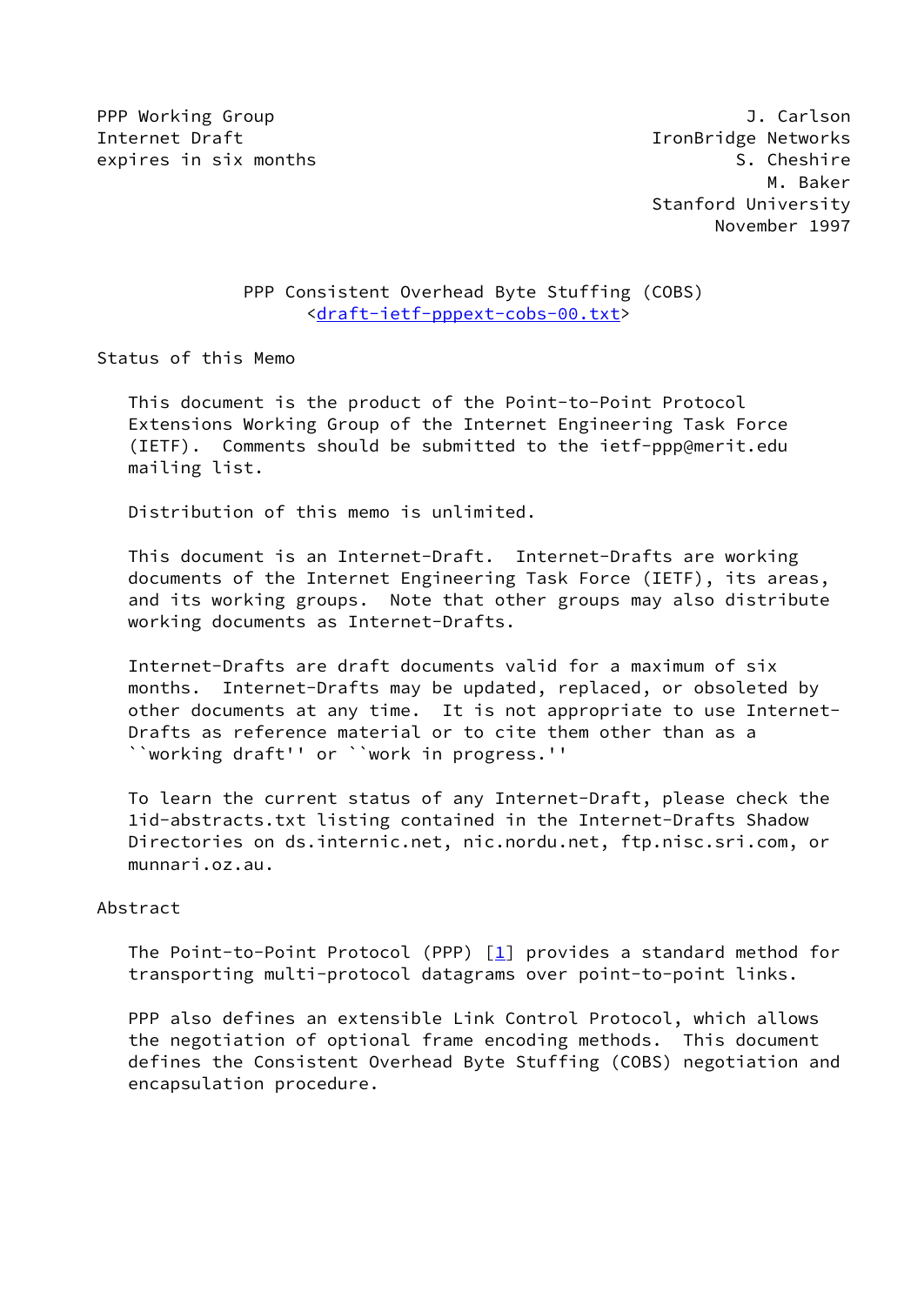<span id="page-1-1"></span>

| INTERNET DRAFT | Consistent Overhead Byte Stuffing |  |  |  | November 1997 |  |
|----------------|-----------------------------------|--|--|--|---------------|--|
|----------------|-----------------------------------|--|--|--|---------------|--|

# Table of Contents

| $\mathbf{\underline{1}}$ . |                                     | $\overline{2}$ |
|----------------------------|-------------------------------------|----------------|
| 1.1.                       |                                     | $\overline{3}$ |
| 2.                         | COBS Configuration Option Format    | $\overline{3}$ |
| 3.                         |                                     | $\overline{5}$ |
| 3.1.                       |                                     | 6              |
| 3.2.                       |                                     | 8              |
| 3.3.                       | Zero-pair and zero-run encoding     | $\overline{9}$ |
| 3.4.                       |                                     | 10             |
| 3.5.                       | Recovery on LCP Renegotiation       | 12             |
| 3.6.                       | Handling of Corrupted Data          | 12             |
| 4.                         |                                     | 13             |
| 4.1.                       | Linear buffer encoding and decoding | 13             |
| 4.2.                       | PPP/COBS Encoding with mbufs        | 16             |
| 4.2.1.                     |                                     | 16             |
| 4.2.2.                     | PPP Frame Transmission              | 17             |
| 4.2.3.                     |                                     | 23             |
| $\overline{5}$ .           |                                     | 26             |
| 6.                         |                                     | 26             |
| 7.                         |                                     | 26             |
|                            |                                     |                |

### <span id="page-1-0"></span>[1](#page-1-0). Introduction

 Standard PPP encapsulation on an asynchronous link uses an encapsula tion procedure called AHDLC, and on a Synchronous Optical Network (SONET) or Synchronous Digital Heirarchy (SDH) link an encapsulation procedure called Octet Synchronous  $[2]$  $[2]$ . These procedures are easy to implement, require only a single character buffer and have good error-recovery characteristics, but they have a worst case expansion ratio of 100% where the user data consists of only hex 7D or 7E.

 This draft describes a new encapsulation method for PPP due to origi nal work by Stuart Cheshire and Mary Baker at the Stanford University Computer Science Department  $[3]$  $[3]$ . This new method is slightly more complex than either of the two standard encodings and requires a 207 character buffer, but it has the same error-recovery characteristics and has a worst-case expansion of less than 0.5%.

 This low bound on worst-case expansion has a number of benefits. For applications requiring Quality of Service (QoS) guarantees, it may be necessary to over-provision a line using PPP by a factor of two in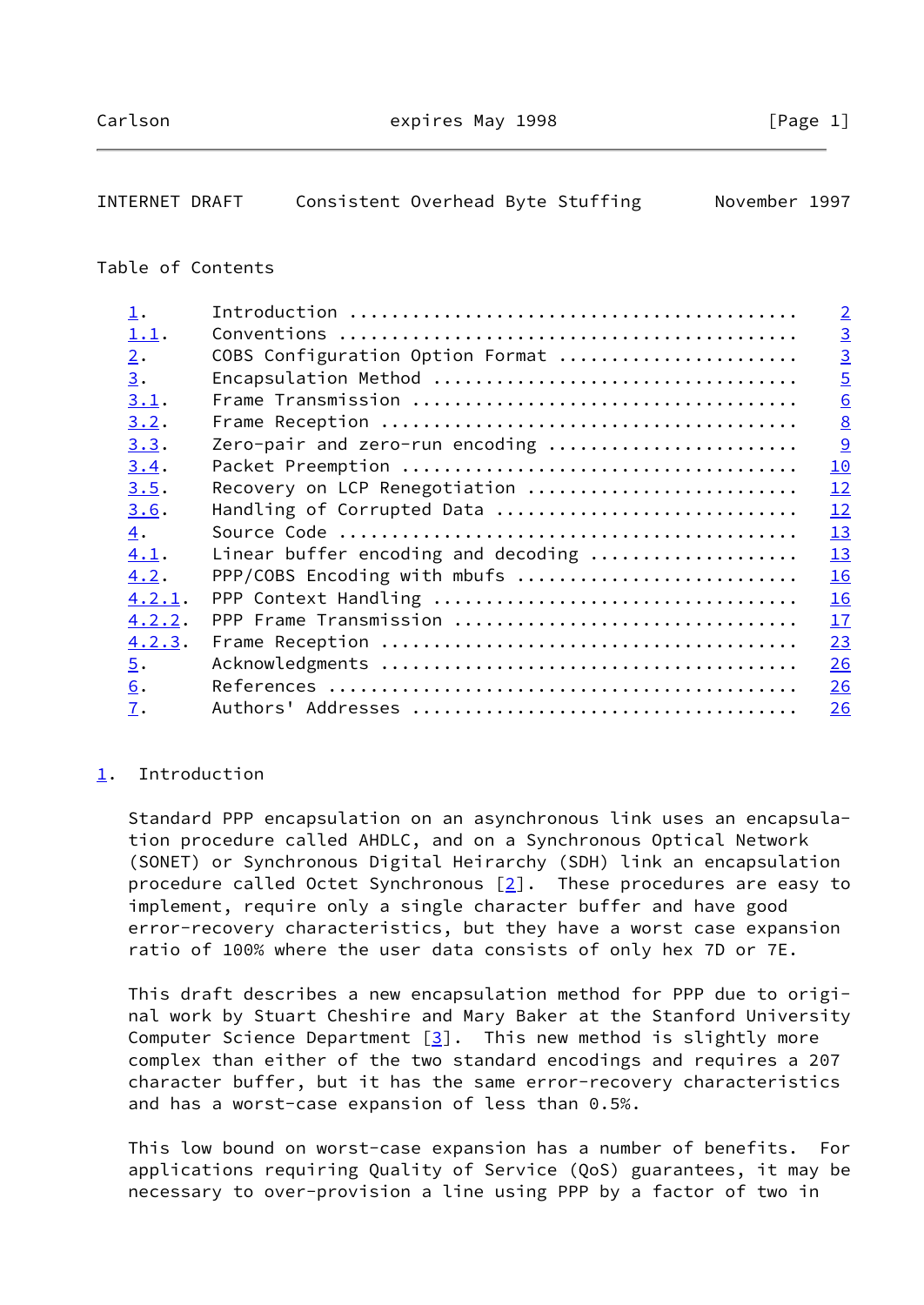order to deliver the requested bandwidth or to suffer possible queu ing delays when data do expand. For applications where the underly ing transport has message size limits, such as some radio protocols, conventional PPP byte stuffing requires that the PPP Maximum Receive Unit (MRU) and the associated network Maximum Transmission Units

Carlson **Expires May 1998** [Page 2]

<span id="page-2-1"></span>INTERNET DRAFT Consistent Overhead Byte Stuffing November 1997

 (MTUs) be reduced to half of the underlying hardware MTU. Even where these considerations are not important, COBS options can provide lower overhead than standard encoding methods, resulting in better performance.

 It should be noted that this concern over pathological data patterns which double in size is not entirely academic. Certain protocols, such as raw Pulse-Code Modulated (PCM) voice over User Datagram Pro tocol (UDP), can be prone to sending an excessive density of 7E char acters which will cause the standard encapsulations to double the amount of actual data sent. Ironically, these protocols are pre cisely the ones that are likely to want guaranteed bandwidth ser vices. COBS avoids those expansion cases entirely because its worst-case expansion in encoded data is less than 0.5%.

### <span id="page-2-0"></span>[1.1](#page-2-0). Conventions

 The following language conventions are used in the items of specifi cation in this document:

- o MUST, SHALL, or MANDATORY -- This item is an absolute require ment of the specification.
- o SHOULD or RECOMMEND -- This item should generally be followed for all but exceptional circumstances.
- o MAY or OPTIONAL -- This item is truly optional and may be fol lowed or ignored according to the needs of the implementor.

### <span id="page-2-2"></span>[2](#page-2-2). COBS Configuration Option Format

 A summary of the COBS Configuration Option format for the Link Con trol Protocol (LCP) is shown below. The fields are transmitted from left to right.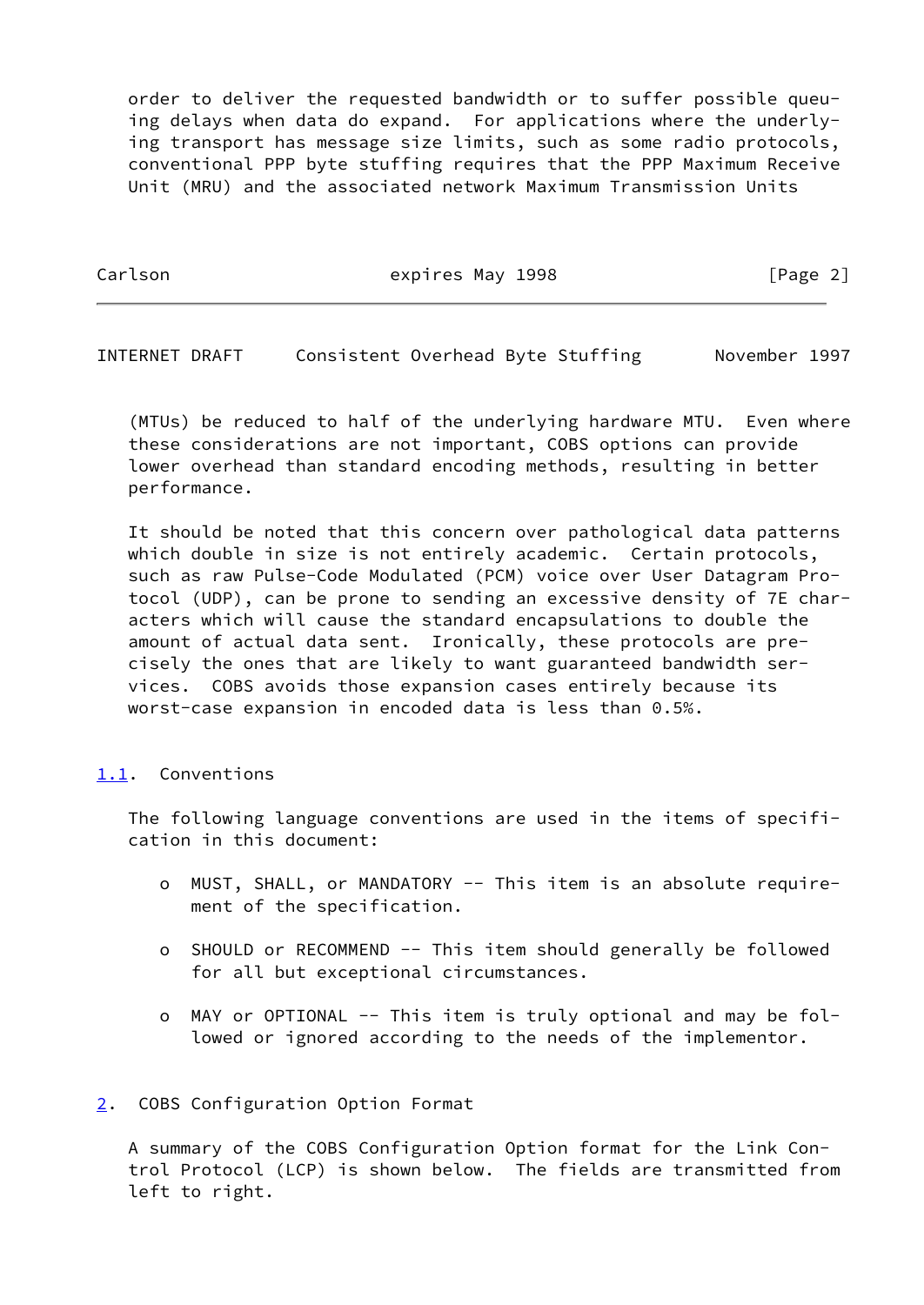0 1 2 0 1 2 3 4 5 6 7 8 9 0 1 2 3 4 5 6 7 8 9 0 1 2 3 +-+-+-+-+-+-+-+-+-+-+-+-+-+-+-+-+-+-+-+-+-+-+-+-+ | Type | Length | Flags | +-+-+-+-+-+-+-+-+-+-+-+-+-+-+-+-+-+-+-+-+-+-+-+-+

Type

To Be Determined

Carlson **Expires May 1998** [Page 3]

INTERNET DRAFT Consistent Overhead Byte Stuffing November 1997

Length

3

Flags

 The flags are a single octet representing options which are passed from the receiver to the transmitter. The most significant six bits of this octet are reserved, and MUST be set to zero on transmit and ignored on reception.

|  |  | 0 1 2 3 4 5 6 7                               |  |  |  |
|--|--|-----------------------------------------------|--|--|--|
|  |  | Res   Res   Res   Res   Res   Res   PRE   ZXE |  |  |  |

These flags are:

- ZXE If set to 1, then the receiver supports both zero pair elimination (ZPE) and zero run elimination (ZRE).
- PRE If set to 1, then the receiver supports packet preemp tion, which allows the sender to interrupt a COBS packet in mid-stream to send a higher priority packet, and to then return to the lower priority data.

 This option is a boolean flag appearing at most once in a single Configure-Request message. If it is present in a Configure-Request message, then the sender wishes to receive data encoded using COBS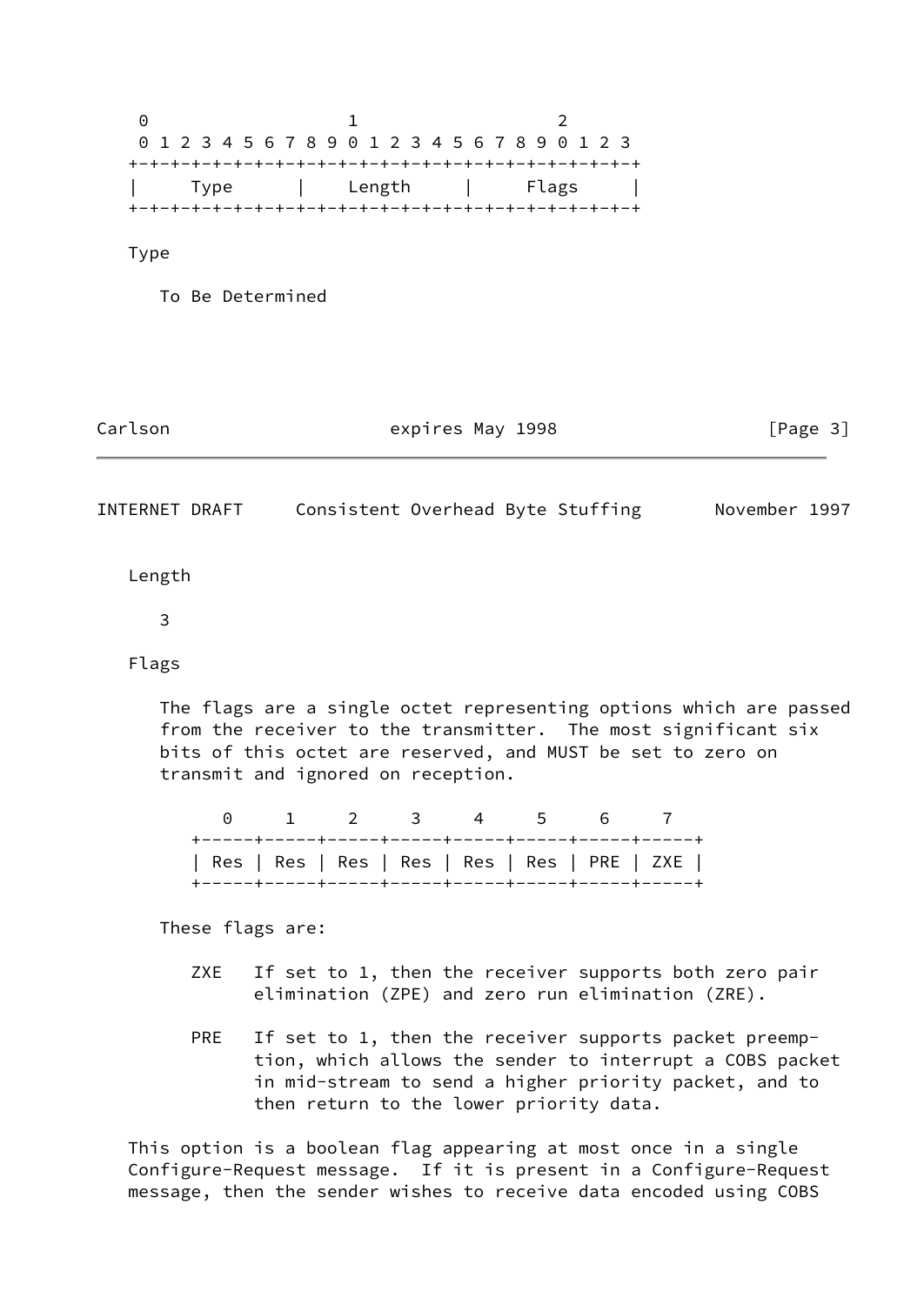once LCP reaches Open state. If it is absent from the request, then the sender does not wish to receive COBS data. If the option is included in a Configure-Reject, then the sender is unable to transmit using COBS and will continue to use the standard method for this link (either Octet Synchronous or AHDLC) when LCP reaches the Open state.

 The value of the Flags field is not negotiated because all COBS transmitters SHALL be capable of handling all possible flag combina tions. Just as with MRU negotiation, where a receiver indicating that it is prepared to receive packets up to 2048 octets in length does not obligate its peer to actually send any packet with as many as 2048 octets, a receiver indicating that it is prepared to receive either of the optional COBS encodings does not obligate its peer to actually send any packet using those encodings. Consequently, the COBS option MUST NOT be included in a Configure-Nak message in reply to a Configure-Request containing this option, even if the peer does not implement some or all of the options that the receiver has indi cated its willingness to receive.

Carlson **Expires May 1998** [Page 4]

<span id="page-4-1"></span>INTERNET DRAFT Consistent Overhead Byte Stuffing November 1997

 An implementation that requires the use of COBS for normal operation MAY, however, choose to send an "unsolicited" Configure-Nak with the COBS option if the peer fails to include the COBS option in its Configure-Request.

### <span id="page-4-0"></span>[3](#page-4-0). Encapsulation Method

 Like the standard encapsulations, COBS uses an octet of hex 7E to mark the bounds between frames. The value 7E does not appear in the frame data itself. Using the value 7E helps ensure compatibility with any existing software and hardware that may assume that the PPP frame boundary marker is always 7E. It also aids recovery in the case where errors occur and the transmitter and receiver are not in agreement about whether COBS encapsulation is in effect. Because the framing marker is the same regardless of whether COBS encapsulation is in effect, frame boundaries are still detected correctly, and this allows the error recovery described in  $section 3.5$  to work very easily.

 COBS encapsulation is a simple reversible transformation that elim inates all instances of hex 7E from the frame to be transmitted.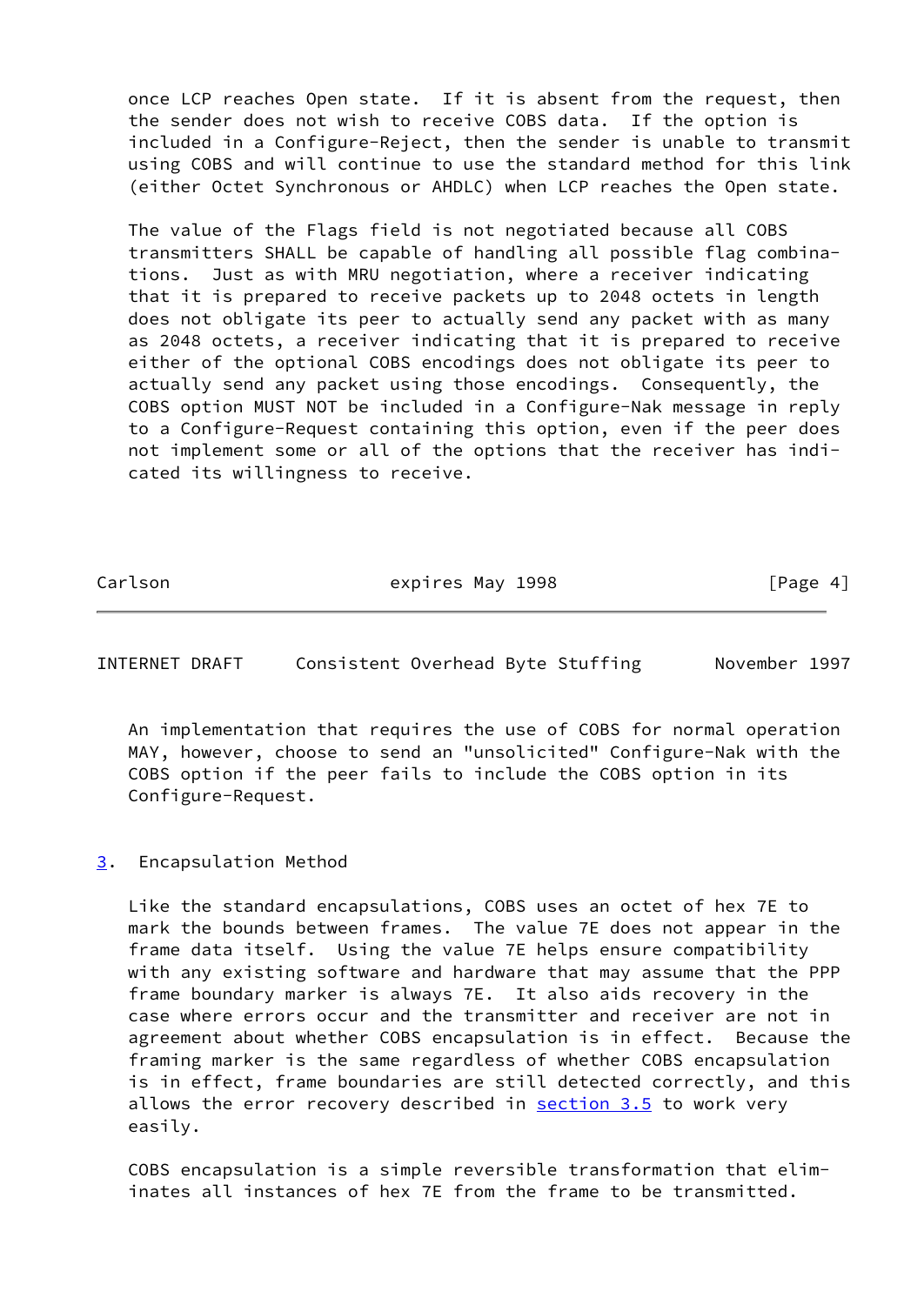This COBS encoding procedure is logically a two-step process, although in real implementations both steps are performed in a single loop for the sake of efficiency. The first step ("zero elimination") eliminates all occurrences of zeroes from the data, while guarantee ing to add at most no more than 0.5% to the data size. This results in a data packet containing only byte values hex 01 to hex FF, and no zeroes. The second step ("7E substitution") replaces all occurrences of hex 7E with hex 00, thereby producing a packet that does contain zeroes but contains no instances of hex 7E.

 The zero elimination step encodes any data packet using a series of COBS code blocks. Each COBS code block begins with a single code byte, followed by zero or more data bytes. The code byte determines how many data bytes follow. The codes and their meanings are deter mined such that all possible data packets can be encoded as a valid series of code blocks, and furthermore, even in the worst possible case, there exists no valid encoding that adds more than 0.5% over head to the packet size. There is no pre-set limit to the length of packet that may be encoded. The value zero is never used as a code byte, nor does it ever appear as a data byte, which is why the output of COBS zero elimination never contains any instances of the value zero.

 The 7E substitution step allows a linear code range to be used for octet counts without concern for the potential end-of-frame marker in the middle of the code space.

| Carlson | expires May 1998 | [Page 5] |
|---------|------------------|----------|
|---------|------------------|----------|

<span id="page-5-0"></span>INTERNET DRAFT Consistent Overhead Byte Stuffing November 1997

The PPP/COBS codes and their meanings are listed below:

|                | Code (n) Followed by: | Meaning                                                    |
|----------------|-----------------------|------------------------------------------------------------|
|                |                       |                                                            |
| 00             |                       | Unused (framing character placeholder)                     |
| $01-CF$        |                       | n-1 data bytes The data bytes, plus implicit trailing zero |
| D0             |                       | n-1 data bytes The data bytes, no implicit trailing zero   |
| D <sub>1</sub> |                       | Unused (resume preempted packet)                           |
| D <sub>2</sub> |                       | Unused (reserved for future use)                           |
| $D3-DF$        | nothing               | a run of (n-D0) zeroes                                     |
| $E0-FE$        |                       | n-E0 data bytes The data bytes, plus two trailing zeroes   |
| FF.            |                       | Unused (PPP error)                                         |

 Code byte hex 00 is never used, in order to provide the required "zero elimination" property.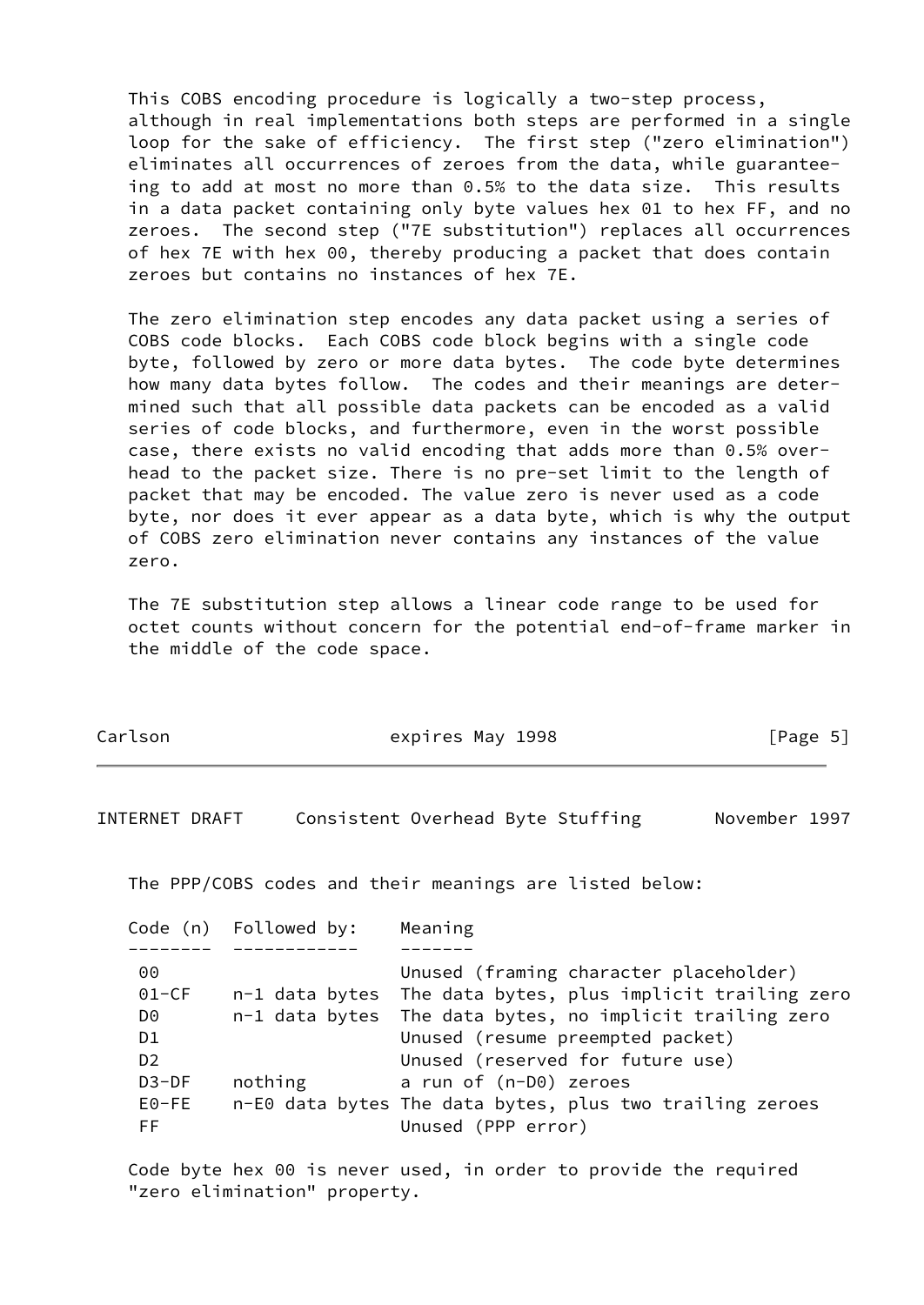Code byte hex D1 is never used (although value D1 may appear as a data byte). If a COBS receiver observes that the first byte after a framing marker is value D1, then it means that this new "packet" of PPP data resumes transmission of a previously preempted packet (see [section 3.4](#page-10-0)).

 Code byte hex D2 is never used (although value D2 may appear as a data byte). Code byte hex D2 is reserved for future use.

 Code byte hex FF is never used (although value FF may appear as a data byte). If a COBS receiver observes that the first byte after a framing marker is value FF, then this indicates that an error has occurred (see [section 3.5](#page-12-0)).

 When negotiated, COBS goes into effect when LCP reaches the Open state. When COBS is in effect, subsequent frames, including LCP mes sages such as Protocol-Reject, must be sent using COBS. If LCP leaves the Open state, then COBS must be disabled. If LCP is renego tiated or if the peer is restarted, then COBS may be disabled silently; this is detected by the procedure in [section 3.5](#page-12-0).

 An implementation SHOULD disable COBS transmission before sending an LCP Terminate-Request message.

<span id="page-6-0"></span>[3.1](#page-6-0). Frame Transmission

 As with AHDLC and Octet Synchronous encoding, a 7E is used to mark the frame boundary. This value is guaranteed never to occur within COBS encoded data.

The COBS zero elimination procedure effectively searches the packet

| Carlson | expires May 1998 | [Page 6] |
|---------|------------------|----------|
|---------|------------------|----------|

INTERNET DRAFT Consistent Overhead Byte Stuffing November 1997

 for the first occurrence of value zero. To simplify the encoding procedure, all packets are treated as though they end with a trailing zero at the very end, after the standard CRC. This "phantom" octet of hex 00 is automatically discarded after decoding at the receiving end to correctly reconstruct the original packet data.

 The number of octets up to and including the first zero determines the code to be output. If this number is 207 or fewer, then this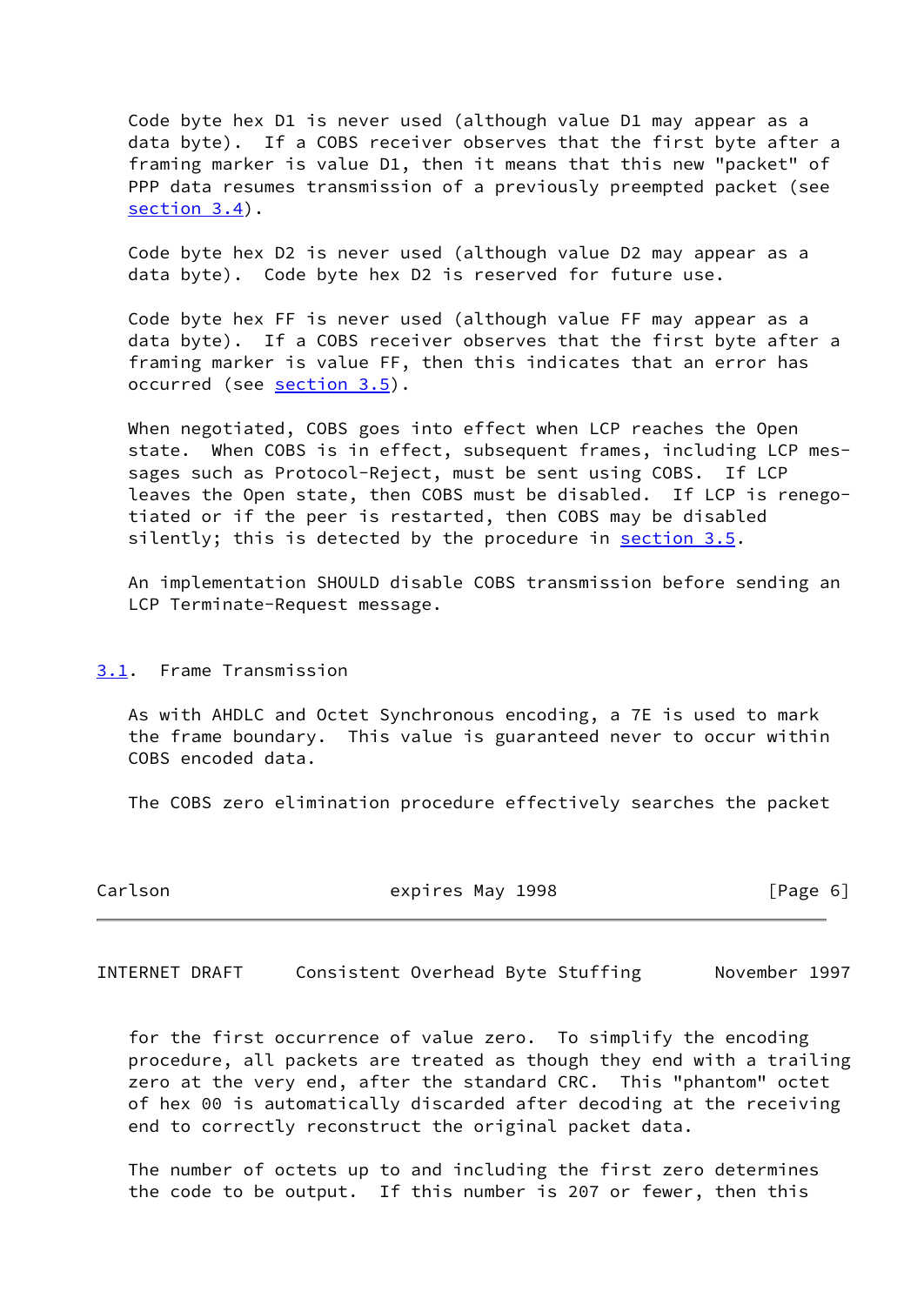number is output as the code byte, followed by the actual non-zero bytes themselves. The zero is skipped and not output; the receiver will automatically add the zero back in as part of the decoding pro cess. If there are 207 or more non-zero bytes, then code hex D0 is output, followed by the first 207 non-zero bytes. This process is repeated until all of the bytes of the packet (including the phantom trailing zero at the end) have been encoded.

 As an optional optimization, if the receiver has indicated its desire to receive zero-pair and zero-run codes in its COBS Configuration Option, then the transmitter MAY elect to encode zero pairs and zero runs more efficiently. If a pair of 00 octets are found in the input data after 0 to 30 non-zero octets, then the count of non-zero octets plus E0 is output, followed by the non-zero octets, and both 00 octets in the input data are skipped. If a run of three to fifteen 00 octets are found in the input data, then the count of these 00 octets plus D0 is output and the 00 octets in the input data are skipped. See [section 3.3](#page-9-0) below for more details.

 If the receiver has indicated that it supports packet preemption and the sender is also configured to support it, then it is possible to preempt the state of the current COBS packet within two bytes and send another. If preemption is required for a high-priority packet, then the output state is checked. If the output is idle (no COBS output is in progress) then the packet is sent normally. If the out put is busy (at least one data octet has been output for a packet in progress), then an error is forced to interrupt the current packet and the current packet being transmitted is saved but the COBS encod ing state is discarded, and the high-priority packet is then sent using COBS encoding. When the high-priority packet is complete and the terminating 7E has been sent, the sender MAY resume the saved packet by issuing a D1 code after the terminating 7E, and then res tarting COBS encoding. If a subsequent high-priority packet requires transmission instead, then it MAY be sent immediately. See [section](#page-10-0) [3.4](#page-10-0) below for more details.

 Note that both of these options are proper supersets of the basic encoding, so a transmitter that does not support an option which the receiver does support will always send data that the receiver can correctly decode. Likewise, if the receiver does not support a given

Carlson **Expires May 1998** [Page 7]

<span id="page-7-0"></span>INTERNET DRAFT Consistent Overhead Byte Stuffing November 1997

option, the transmitter MUST disable its use of this encoding. This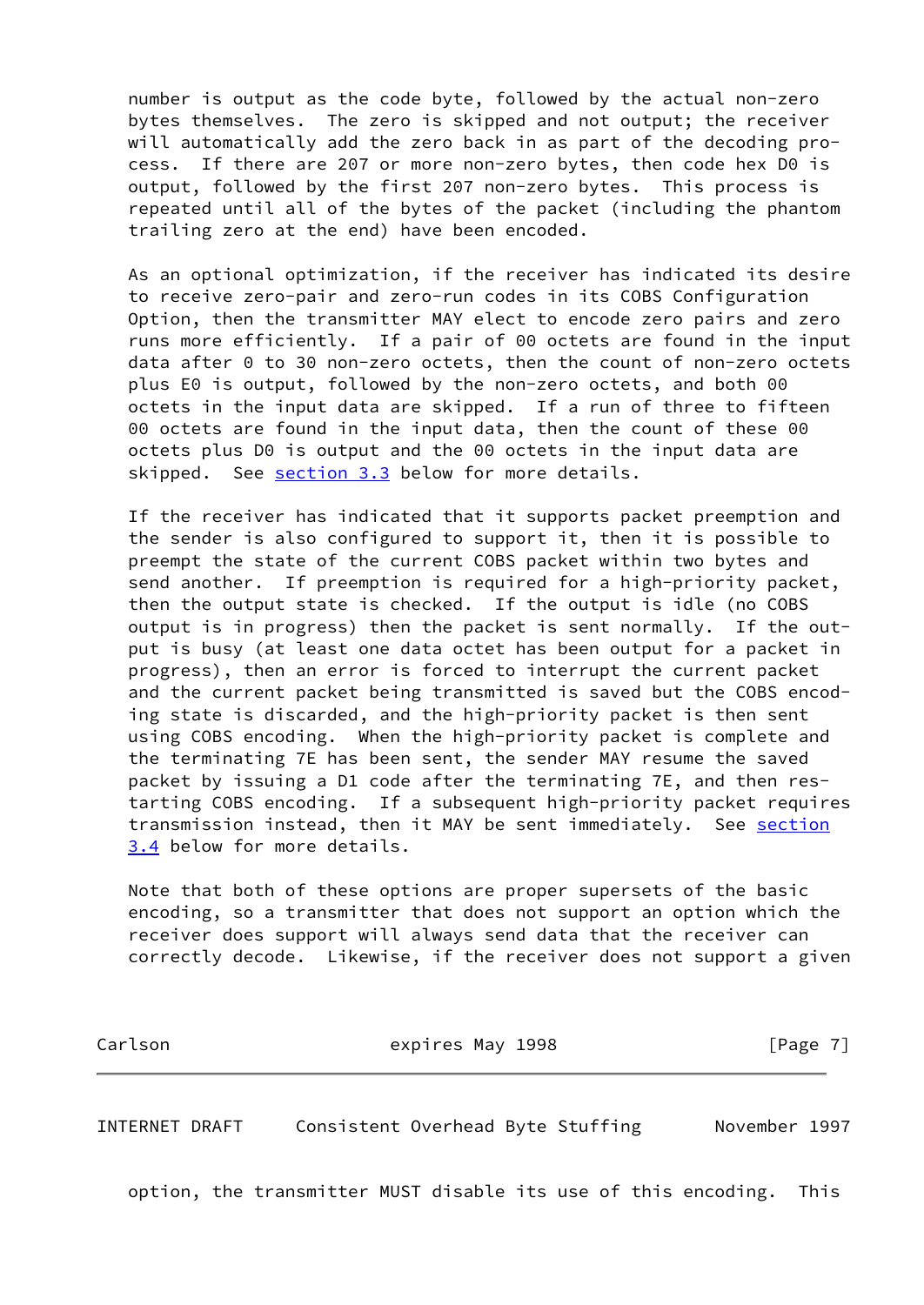arrangement allows the LCP negotiation for COBS to be quite simple.

 The COBS count code FF is never used. Since a COBS count always fol lows a 7E, this means that a COBS encoder will never generate 7E FF. This sequence is instead used to disable COBS in the event that LCP is renegotiated; see [section 3.5](#page-12-0).

# <span id="page-8-0"></span>[3.2](#page-8-0). Frame Reception

 The frame boundaries are located by a 7E as with AHDLC and Octet Syn chronous encodings. A frame boundary in the input stream terminates the decoding process. If the boundary occurs at the end of a COBS code block then the packet is deemed complete and the final trailing ("phantom") zero is removed before the packet is passed to the higher layer for processing. If the boundary occurs within a COBS code block then this is an error or, if the receiver supports it, a poten tial packet preemption. See [section 3.4](#page-10-0) below for more details on packet preemption.

 If the first octet of the frame is hex FF, then recovery is attempted as in [section 3.5](#page-12-0). Otherwise, the stream of octets within a within a frame is transformed by converting all instances of 00 to 7E. If the first octet of the frame is hex D1, then this "packet" resumes transmission of a previously preempted packet. See [section 3.4](#page-10-0) below for more details on packet preemption. Otherwise, the COBS decoder decodes the encoded byte stream as described below:

The COBS decoder reads the first byte (the code byte).

 If the octet is D0, then 207 octets of data are copied from the input stream to the frame, and no 00 octets are appended.

 Otherwise, if the most significant four bits are 1101, and ZPE/ZRE is implemented in the receiver, then the least significant four bits are used as a count of 00 octets to append to the frame data. If ZPE/ZRE is not implemented in the receiver, then this is an error.

 Otherwise, if the most significant three bits are 111, and ZPE/ZRE is implemented in the receiver, then this encodes a run followed by a pair of zeroes. The least significant five bits are used as a count of octets to read from the input data stream. These octets are copied to the frame being decoded, and then two 00 octets are appended to the frame data. If ZPE/ZRE is not implemented in the receiver, then this is an error.

Otherwise, the value of the octet is a counter. Count-1 octets of

Carlson **Expires May 1998** [Page 8]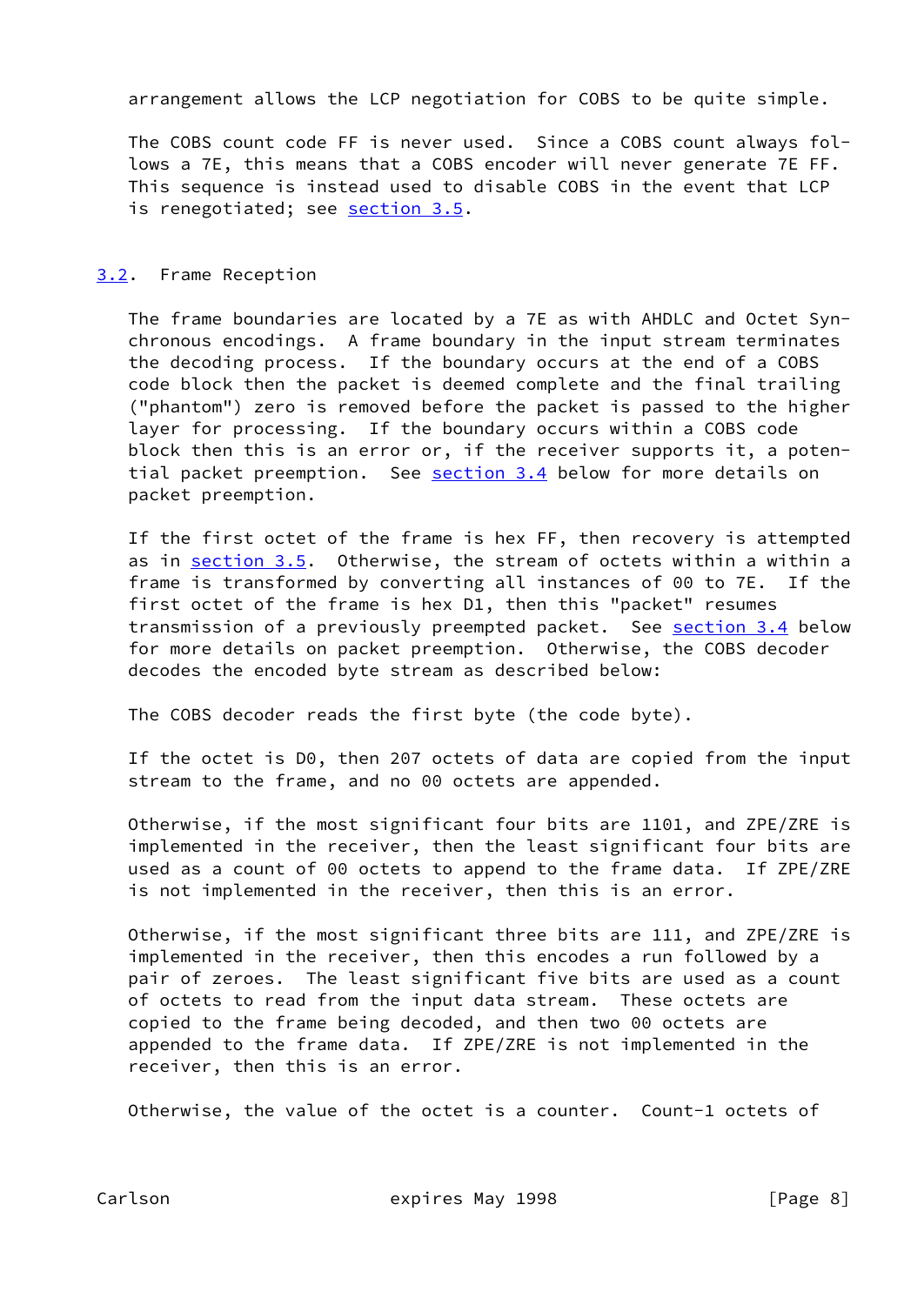<span id="page-9-1"></span> the input stream are copied to the frame and a single 00 octet is appended.

 The decoding process then continues by reading the next code byte from the input and repeating the decoding process described above until all bytes of the input have been consumed.

#### <span id="page-9-0"></span>[3.3](#page-9-0). Zero-pair and zero-run encoding

 The goal of COBS encoding is to provide a standard that is suitable for use on both the highest speed links and the lowest speed links.

 One dilemma that faces designers of higher level protocols today is that for efficiency at very high speeds it is beneficial to align fields to 64-bit or even 128-bit boundaries. The IPv6 header format is an example of this trend. Unfortunately this can often mean inserting padding zeroes between fields to ensure proper alignment, thereby wasting precious bandwidth when these packets are sent over low speed links. Another common practice is for protocol designers to define fields that are reserved for future expansion, accompanied by the familiar phrase "MUST be set to zero on transmission and ignored on reception." These extra unnecessary zeroes in packets also waste bandwidth.

 The purpose of COBS's zero-pair and zero-run encoding is to remove this protocol designers' dilemma. COBS's zero-pair and zero-run encoding can "compress out" block of zeroes from packet data, thereby making the cost of these extra zeroes negligible. This allows proto col designers to design one single format for their protocol, without being forced to choose between either favoring high speed or favoring low speed links.

 Particularly for string fields, it can be convenient to have a fixed size field that is considerably longer than the typical string length it holds, in order to keep a simple fixed-format packet structure while at the same time not unduly limiting the length of string that may be used in that field. As long as the unused bytes are zero filled, zero-pair and zero-run encoding will "compress out" those unused bytes, making their cost negligible.

 Zero-pair and zero-run encoding are not intended to compete with more sophisticated (and more computationally costly) compression algo rithms such as Lempel-Ziv  $[4]$  $[4]$  or Huffman  $[5]$  encoding. On the very slowest links, these compression algorithms may still be appropriate. The highest compression ratios are achieved by algorithms such as Van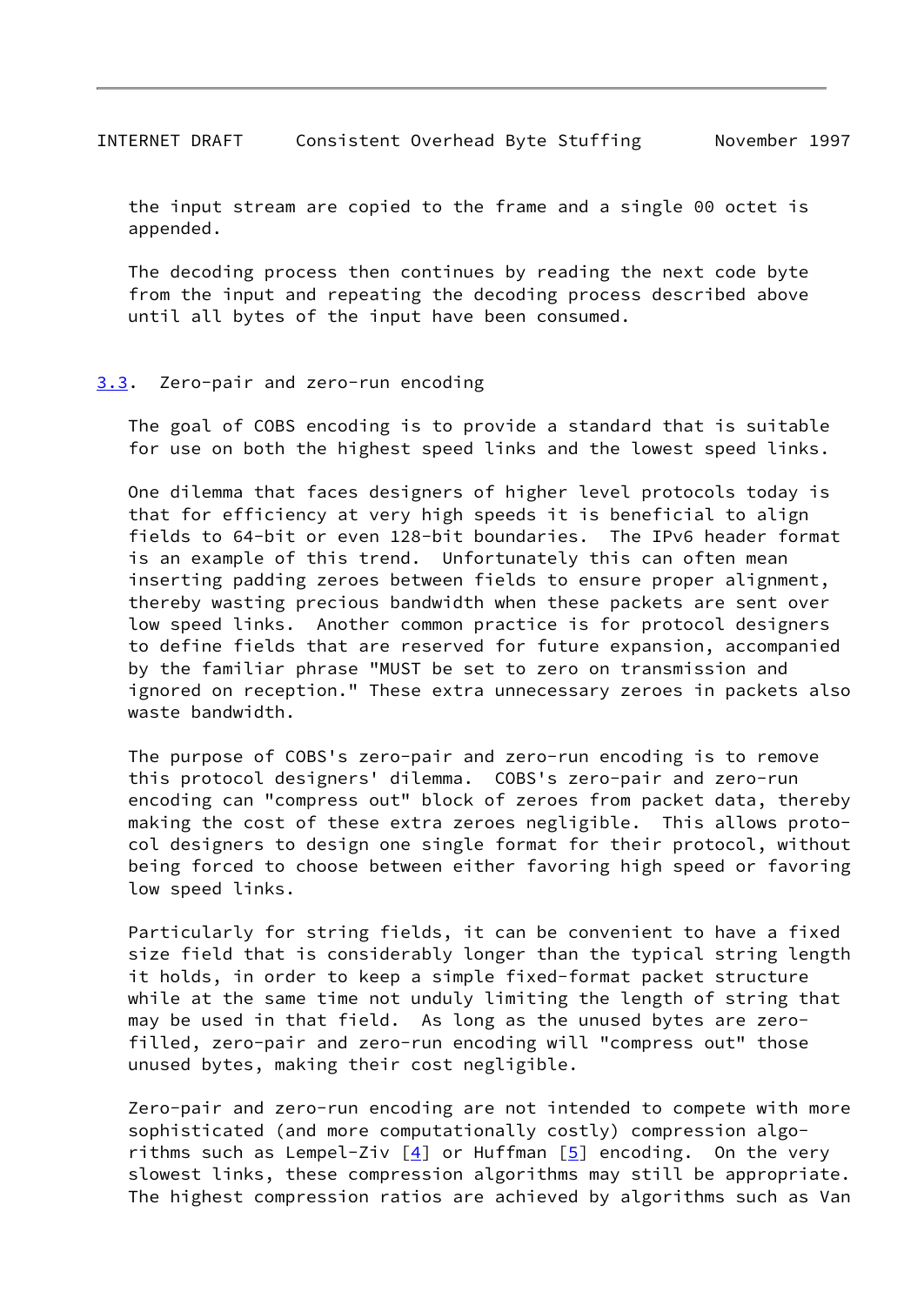Jacobson's TCP header compression which take advantage of interdepen dencies between packets. However, this means that a single packet

Carlson **Expires May 1998** [Page 9]

<span id="page-10-1"></span>INTERNET DRAFT Consistent Overhead Byte Stuffing November 1997

 loss on the link can cause multiple packets to be unrecoverable, which may not be appropriate for technologies such as wireless links where packet loss rates are already relatively high.

 One aspect of zero-run compression is that on reception this compressed data has to be expanded back to its original size. On the very highest speed links, where the link data rate is comparable to the memory system bandwidth, this potential 15:1 expansion at the receiver may be unacceptable. For this reason, the receiver may request in its COBS Configuration Option that the sender \*not\* gen erate zero-pair (hex E0-FE) or zero-run (hex D3-DF) COBS codes. If the receiver does not indicate its desire to receive zero-pair and zero-run codes in its COBS Configuration Option, the transmitter MUST not generate these codes.

 The reverse situation -- of a COBS transmitter that does not imple ment zero-pair and zero-run encoding -- needs no negotiation. Even if the receiver indicates its willingness to receive zero-pair and zero-run codes of a transmitter that does not implement them, the transmitter's output, while not containing those codes, will still be a perfectly legal encoding of the packets. It may be a sub-optimal encoding, but it is still a legal encoding that the receiver will decode correctly.

#### <span id="page-10-0"></span>[3.4](#page-10-0). Packet Preemption

 On low speed links there can be conflicting goals. To provide effi ciency, it is desirable to allow packets to be as large as possible. However, if a small high-priority packet arrives just as a large low-priority packet begins transmission, the high-priority packet is delayed until transmission of the large low-priority packet is com plete, which favors making the maximum packet size relatively small. Packet preemption solves this dilemma by allowing the link to suspend transmission of a low-priority packet immediately whenever a high priority packet needs to be sent, and then resume transmission of the low-priority packet afterwards.

COBS packet preemption allows us to do this with at most two bytes of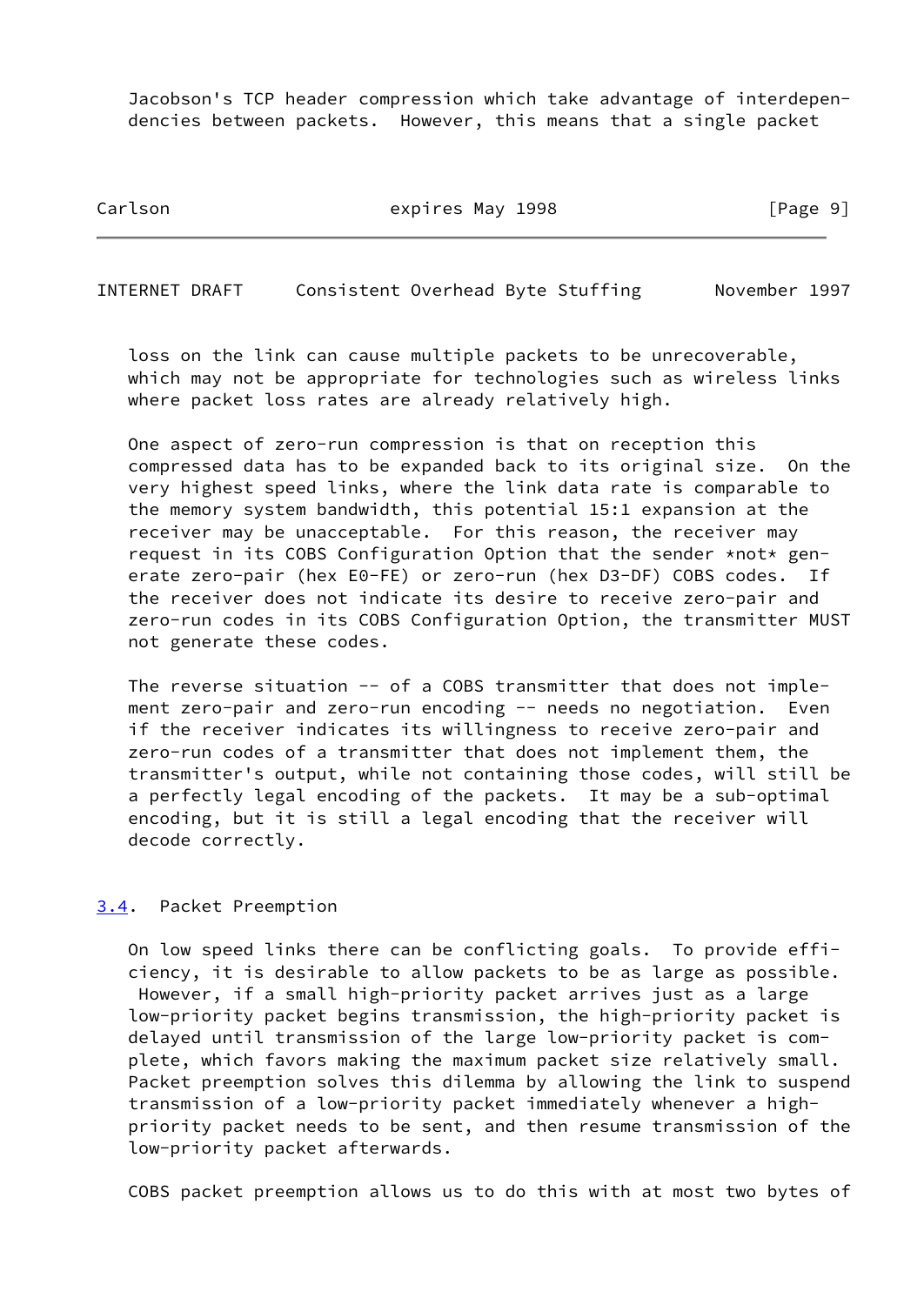additional overhead compared to sending the packets in the normal sequential manner.

 If the receiver has indicated in its COBS Configuration Option that it supports packet preemption, then the transmitter can preempt a low-priority packet at any time simply by forcing an error and then beginning transmission of the high-priority packet. After the high priority packet(s) has (have) been sent, the sender resumes transmis sion of the preempted packet by transmitting a code hex D1 (resume

Carlson **expires May 1998** [Page 10]

INTERNET DRAFT Consistent Overhead Byte Stuffing November 1997

 preempted packet) and then resuming COBS encoded transmission from the first untransmitted byte of the preempted packet.

 During packet transmission, the transmitter is either in a state in which it is transmitting data within a COBS block or it has just sent the last octet of a COBS block and is preparing to send the code byte to start a new COBS block. To force an error for packet preemption, a 7E code must be sent within the data portion of a COBS block. Therefore, if the transmitter is preparing to send a new counter when preemption is necessary, it should either calculate and send that counter first, or it should send a dummy counter of 02. In any case, the 7E that follows will signal the preemption. The receiver will detect an incomplete COBS code block as an error.

 A receiver that supports packet preemption must maintain two packet receive buffers. The two buffers are equal in status, but at any point in time one buffer is the "active buffer" and the other is the "inactive buffer". If an error occurs in the course of COBS decod ing, then the receiver treats it as a possible indication of packet preemption. The receiver remembers the number of decoded bytes that have been written into the active buffer, and the other buffer now becomes the active buffer. The receiver then proceeds to receive packets as normal into this buffer. When the receiver observes a packet that begins with the byte value hex D1, it recognizes this as an indication to resume a previously preempted packet. The active and inactive buffers are again swapped, but now instead of beginning writing to the start of the buffer, the receiver proceeds to append bytes after any data that is already there. In the unlikely event that the inactive buffer contains no bytes of data, this is not con sidered an error. A previous packet may have been preempted before even a single byte of data was decoded, in which case having zero bytes of data already in the buffer when the packet resumes is in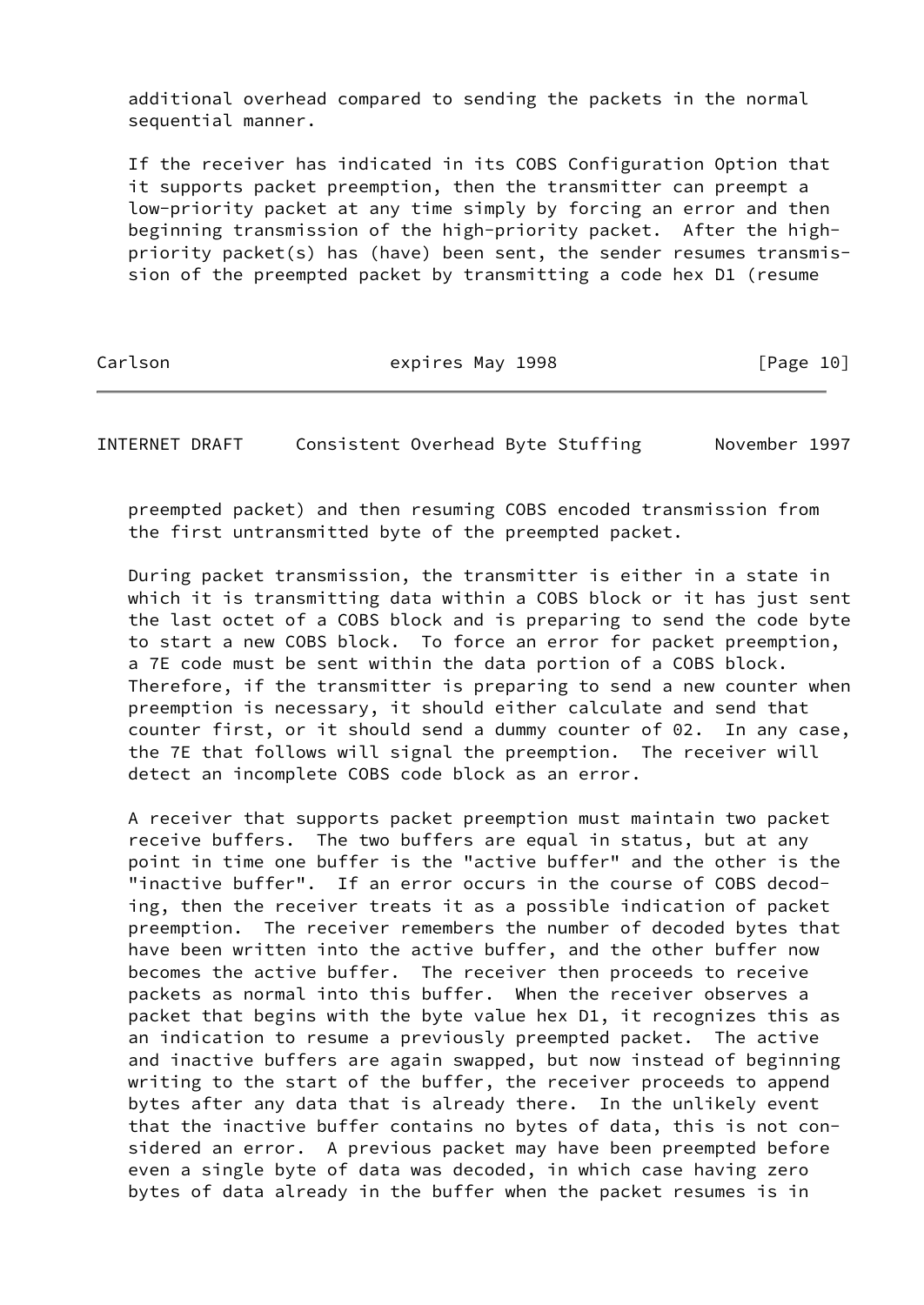fact correct.

 The following example shows a large packet preempted by two small ones. The large packet contains the hex values "01 02 03 04 05 06 07" and the two small packets contain the values "11 12 13" and "21 22 23" respectively. If the large packet is preempted after three bytes, the correct encoding of this data is:

7E 08 01 02 03 7E 04 11 12 13 7E 04 21 22 23 7E D1 05 04 05 06 07 7E

 The byte-stream begins with the framing marker 7E. The encoder then indicates that it plans to send seven non-zero bytes (COBS code hex 08). It then sends the first three of those non-zero bytes (01 02 03) before a pair of high-priority packets arrive. The sender then interrupts the transmission of the low-priority packet with another framing marker 7E, and sends the two high-priority packets. The

Carlson **Expires May 1998** [Page 11]

<span id="page-12-1"></span>INTERNET DRAFT Consistent Overhead Byte Stuffing November 1997

 receiver holds the three bytes of the partially received packet in the inactive buffer while it is receiving the high-priority packets. When the high-priority packets are complete, the sender sends a code hex D1 to indicate that it is resuming transmission of the preempted packet. The encoder indicates that it plans to send four non-zero bytes (COBS code hex 05) and sends the remaining four bytes of the low-priority packet.

 Since packet preemption is most useful on low-speed links, high-speed COBS implementations may elect not to implement packet preemption. If the receiver does not indicate that is supports packet preemption in its COBS Configuration Option, the transmitter MUST NOT preempt packets.

 The reverse situation -- of a COBS transmitter that does not imple ment packet preemption -- needs no negotiation. Even if the receiver indicates its willingness to allow packet preemption, the transmitter's output, while not containing any packet preemption, will still be a perfectly legal steam of encoded packets.

# <span id="page-12-0"></span>[3.5](#page-12-0). Recovery on LCP Renegotiation

 Since all implementations are required to send LCP frames with the standard address and control fields, regardless of prior negotiation,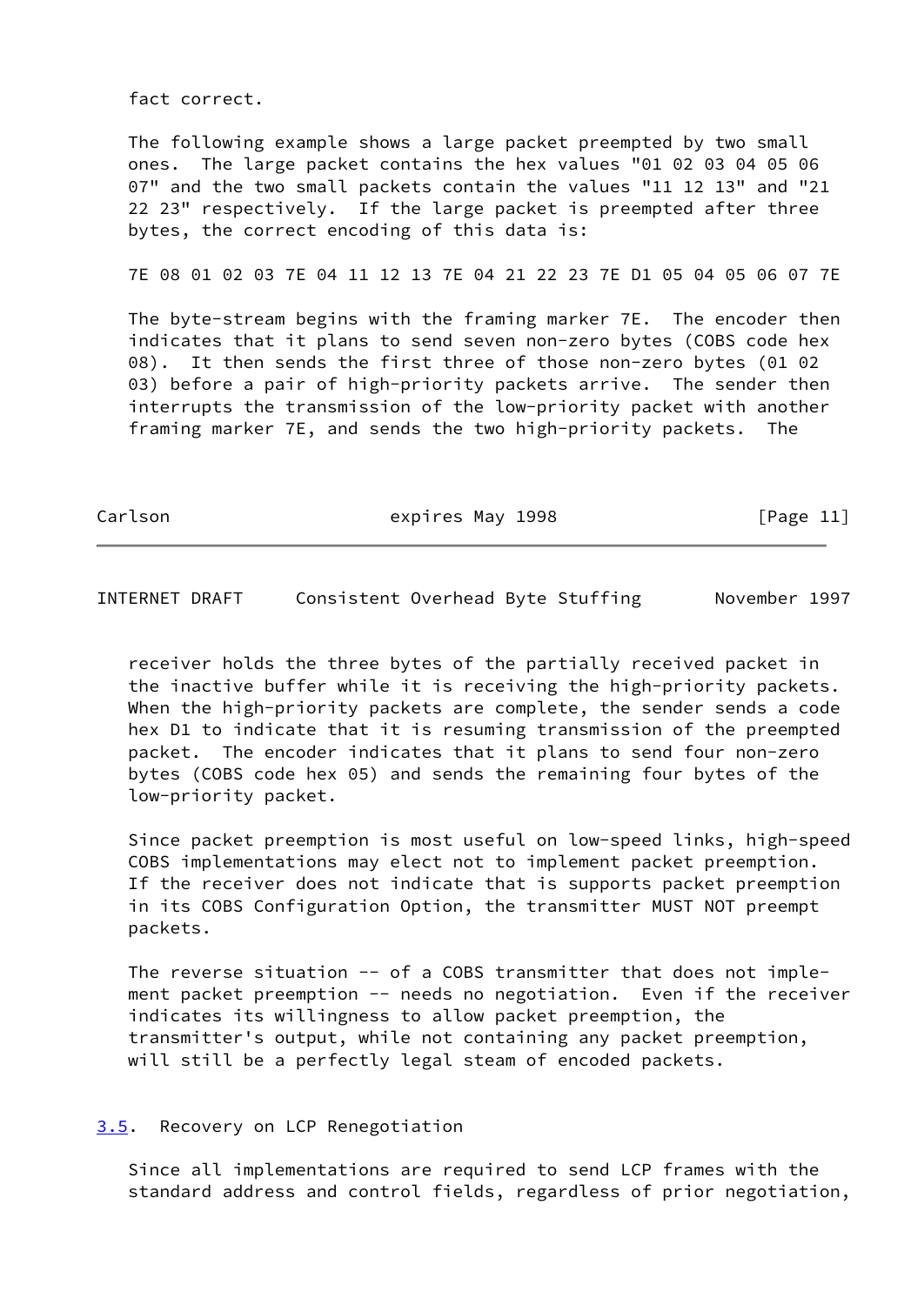all LCP frames must begin with the hex sequence FF 03 C0 21 before any byte-stuffing occurs.

 The first octet of COBS data is always a counter value. Because of the encoding methods chosen, this counter is never sent as FF. This is to allow for recovery in case LCP is renegotiated or synchroniza tion is lost with the peer. Since LCP frames must begin with FF, any frame seen when COBS is in use which begins with hex FF must represent the start of an LCP frame without COBS enabled. The receiver should disable COBS and revert back to Octet Synchronous or AHDLC decoding as appropriate.

 COBS speaking implementations using AHDLC MUST NOT default to escap ing FF when sending LCP frames unless COBS is explicitly disabled since that would compromise this recovery mechanism.

#### <span id="page-13-0"></span>[3.6](#page-13-0). Handling of Corrupted Data

 If data are lost or corrupted during transmission, it is desirable that the errors affect a minimum number of packets. For COBS, the error characteristics are similar to AHDLC and Octet Synchronous encodings.

Carlson **Expires May 1998** [Page 12]

<span id="page-13-1"></span>INTERNET DRAFT Consistent Overhead Byte Stuffing November 1997

 If one of the code byte octets is lost or corrupted, then the block will be miscounted. This is likely to ultimately result in the inclusion of the trailing 7E within the data portion of an erroneous COBS block. The receiver will detect this as either an error (if it does not support preemption) or as a preempted message. In the latter case, the falsely preempted message will be discarded when the next true preemption occurs. If the 7E still falls on a natural boundary between COBS blocks, then COBS will not detect the error, but the standard Frame Check Sequence (FCS) will be used to detect the corruption.

 If one of the data octets is corrupted, then the FCS will be used to detect the corruption. As above, lost data octets will result in a trailing 7E being included within the data portion of a message and result in the loss of that one packet.

 If the preemption-resume signal (D1) is lost, then the resumed data stream will be treated as an independent frame and will be discarded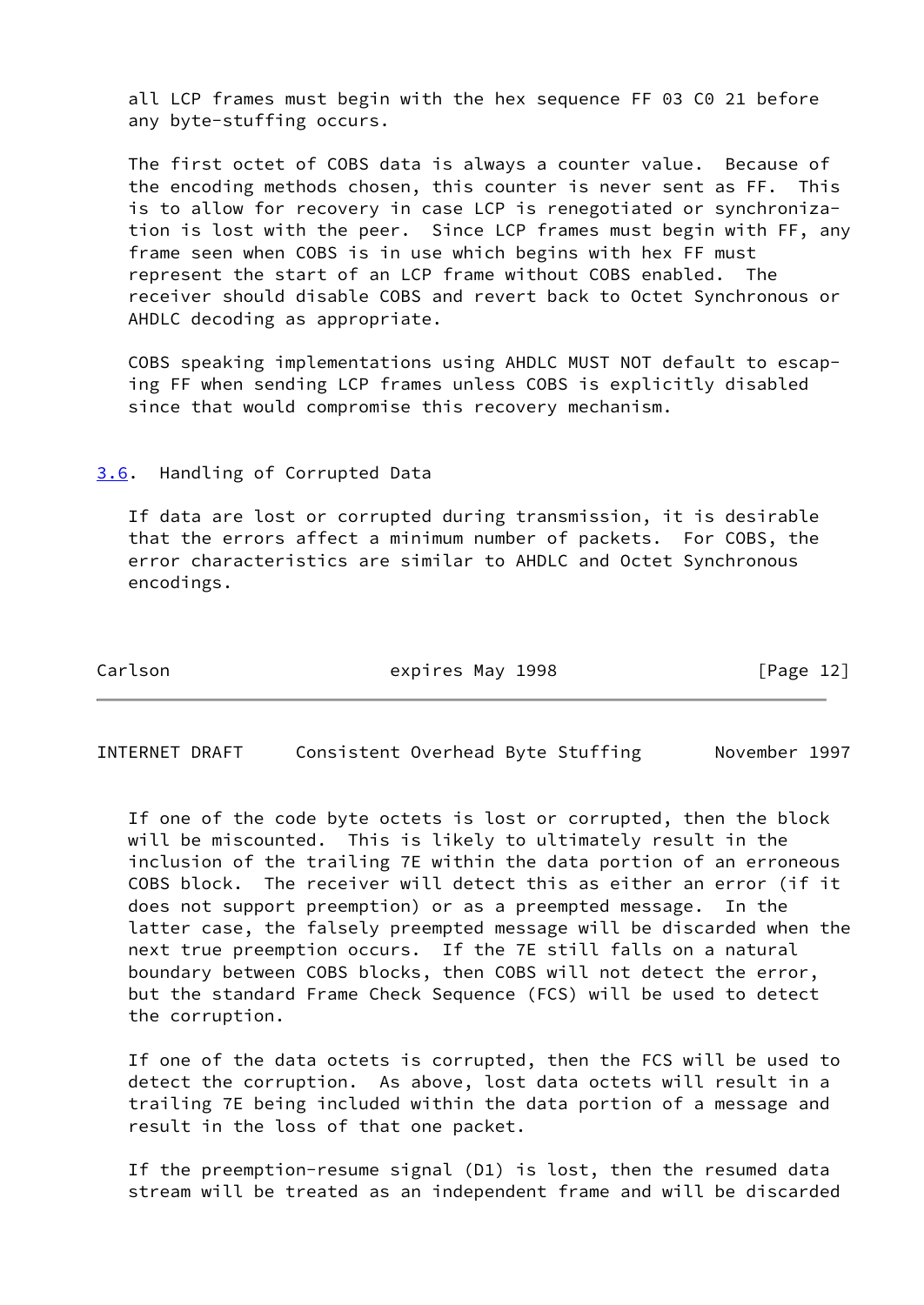with an FCS error.

 If data are corrupted such as to deliver 7E FF to a COBS receiver, that receiver should restart LCP renegotiation due to the apparent loss of state and should then restart COBS. For COBS encoding to be viable on a given link, the probability of this type of corruption must be acceptably low.

 As with AHDLC and Octet-Synchronous, the loss of a 7E marker between frames will result in the loss of those two frames.

#### <span id="page-14-0"></span>[4](#page-14-0). Source Code

 Two implementations are given for reference. The first implementa tion is a basic version which encodes and decodes linear blocks and includes ZPE/ZRE. It is able to handle multiple blocks within one coding unit by use of multiple sequential invocations.

 The second is designed for a system using BSD-like mbufs for the PPP stack and using a very simple FIFO buffer interface for data transmit and receive. It includes standard 16-bit FCS generation and checking and implements both the ZPE/ZRE option and the packet preemption option.

#### <span id="page-14-1"></span>[4.1](#page-14-1). Linear buffer encoding and decoding

typedef unsigned char u\_char;  $/* 8 bit quantity */$ 

|  | Carlson | expires May 1998 | [Page 13] |
|--|---------|------------------|-----------|
|--|---------|------------------|-----------|

| INTERNET DRAFT | Consistent Overhead Byte Stuffing |  | November 1997 |  |
|----------------|-----------------------------------|--|---------------|--|
|                |                                   |  |               |  |

| typedef enum |                   |                                                         |          |
|--------------|-------------------|---------------------------------------------------------|----------|
|              |                   |                                                         |          |
| Unused       |                   | = $0x00$ , /* Unused (framing character placeholder) */ |          |
| DiffZero     |                   | = $0x01$ , $/*$ Range $0x01 - 0xCE$ :                   | $\star/$ |
| DiffZeroMax  |                   | = $0xCF$ , $\neq$ n-1 explicit characters plus a zero   | $\star/$ |
| Diff         |                   | = $0xD0$ , /* 207 explicit characters, no added zero */ |          |
| Resume       |                   | $= 0xD1$ , $/*$ Unused (resume preempted packet)        | $\star/$ |
| Reserved     |                   | $= 0xD2$ , $/*$ Unused (reserved for future use)        | $\star/$ |
| RunZero      | $= 0xD3$ ,        | $/*$ Range 0xD3 - 0xDF:                                 | $\star/$ |
| RunZeroMax   | $= 0xDF$ ,        | $/* 3-15$ zeroes                                        | $\star/$ |
| Diff2Zero    | $= 0 \times E0$ , | $/*$ Range 0xE0 - 0xFE:                                 | $\star/$ |
|              |                   |                                                         |          |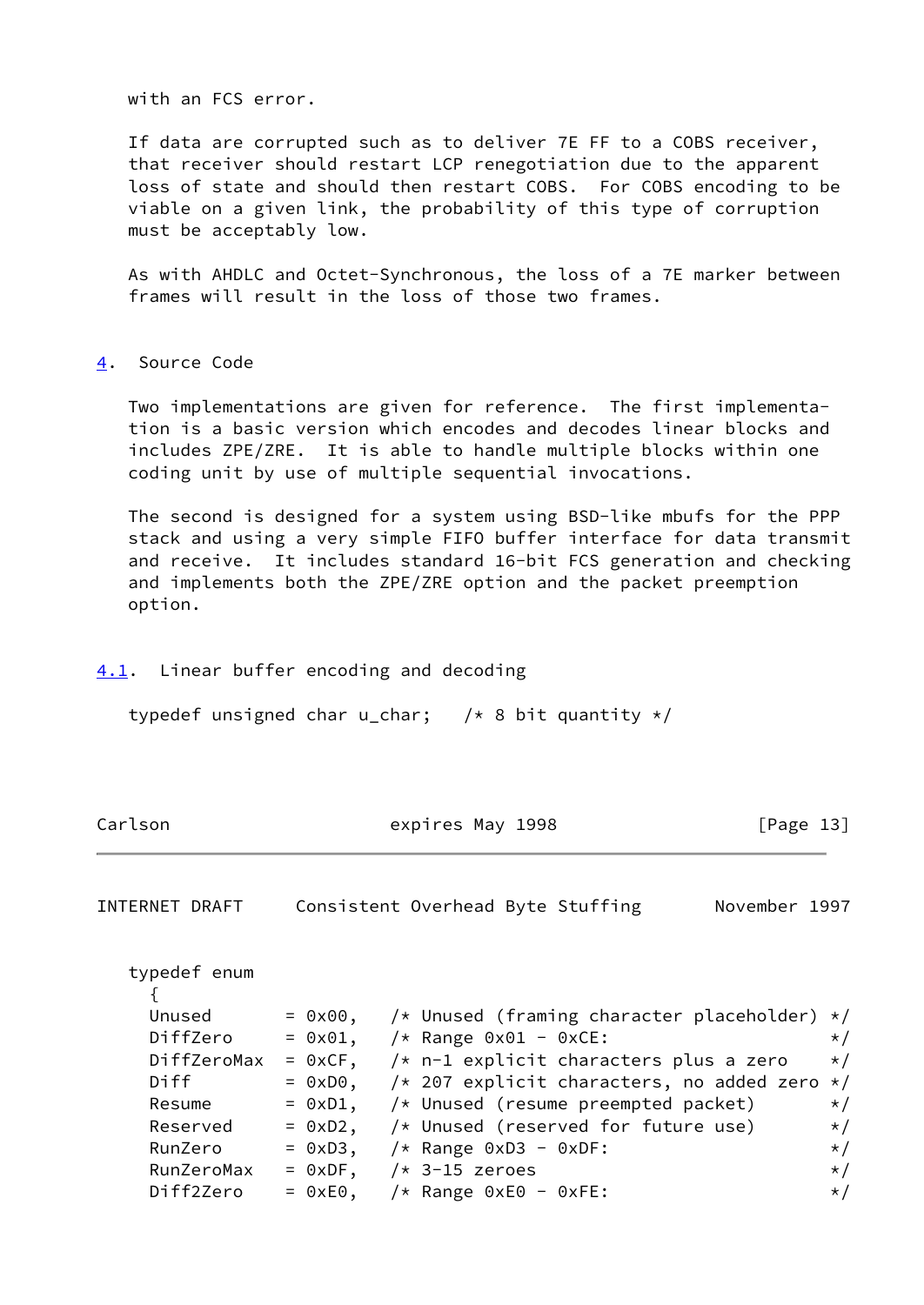Diff2ZeroMax =  $0xFE$ , /\* 0-30 explicit characters plus 2 zeroes \*/ Error  $= 0xFF$  /\* Unused (PPP LCP renegotiation)  $*$ / } StuffingCode; /\* These macros examine just the top 3/4 bits of the code byte  $*/$  #define isDiff2Zero(X) (((X) & 0xE0) == (Diff2Zero & 0xE0)) #define isRunZero(X)  $((X)$  & 0xF0) == (RunZero & 0xF0)) /\* Convert from single-zero code to corresponding double-zero code  $*/$  #define ConvertZP (Diff2Zero - DiffZero) /\* Allow generation of zero pair and zero run code blocks?  $*/$ int  $ZPZR = 1$ ; /\* Highest single-zero code with a corresponding double-zero code  $*/$ #define MaxConvertible (ZPZR ? Diff2ZeroMax - ConvertZP : 0) /\* Convert to/from 0x7E-free data for sending over PPP link  $*/$ static u\_char Tx(u\_char x) { return(x ==  $0x7E$  ? 0 : x); } static u\_char Rx(u\_char x) { return(x == 0 ? 0x7E : x); } /\* \* StuffData stuffs "length" bytes of data from the buffer "ptr", \* writing the output to "dst", and returning as the result the \* address of the next free byte in the output buffer.  $*$  The size of the output buffer must be large enough to accommodate  $*$  the encoded data, which in the worst case may expand by almost \* 0.5%. The exact amount of safety margin required can be \* calculated using (length+1)/206, rounded \*up\* to the next whole \* number of bytes. E.g. for a 1K packet, the output buffer needs to  $*$  be 1K + 5 bytes to be certain of accommodating worst-case packets. \*/ #define FinishBlock(X) \  $(*code_ptr = Tx(X), code_ptr = dist++, code = DiffZero)$  static u\_char \*StuffData(const u\_char \*ptr, unsigned int length, Carlson **Expires May 1998** [Page 14] INTERNET DRAFT Consistent Overhead Byte Stuffing Movember 1997 u\_char \*dst, u\_char \*\*code\_ptr\_ptr) { const  $u_{\text{c}}$ char \*end = ptr + length;  $u_{\text{c}}$ char \*code\_ptr = \*code\_ptr\_ptr;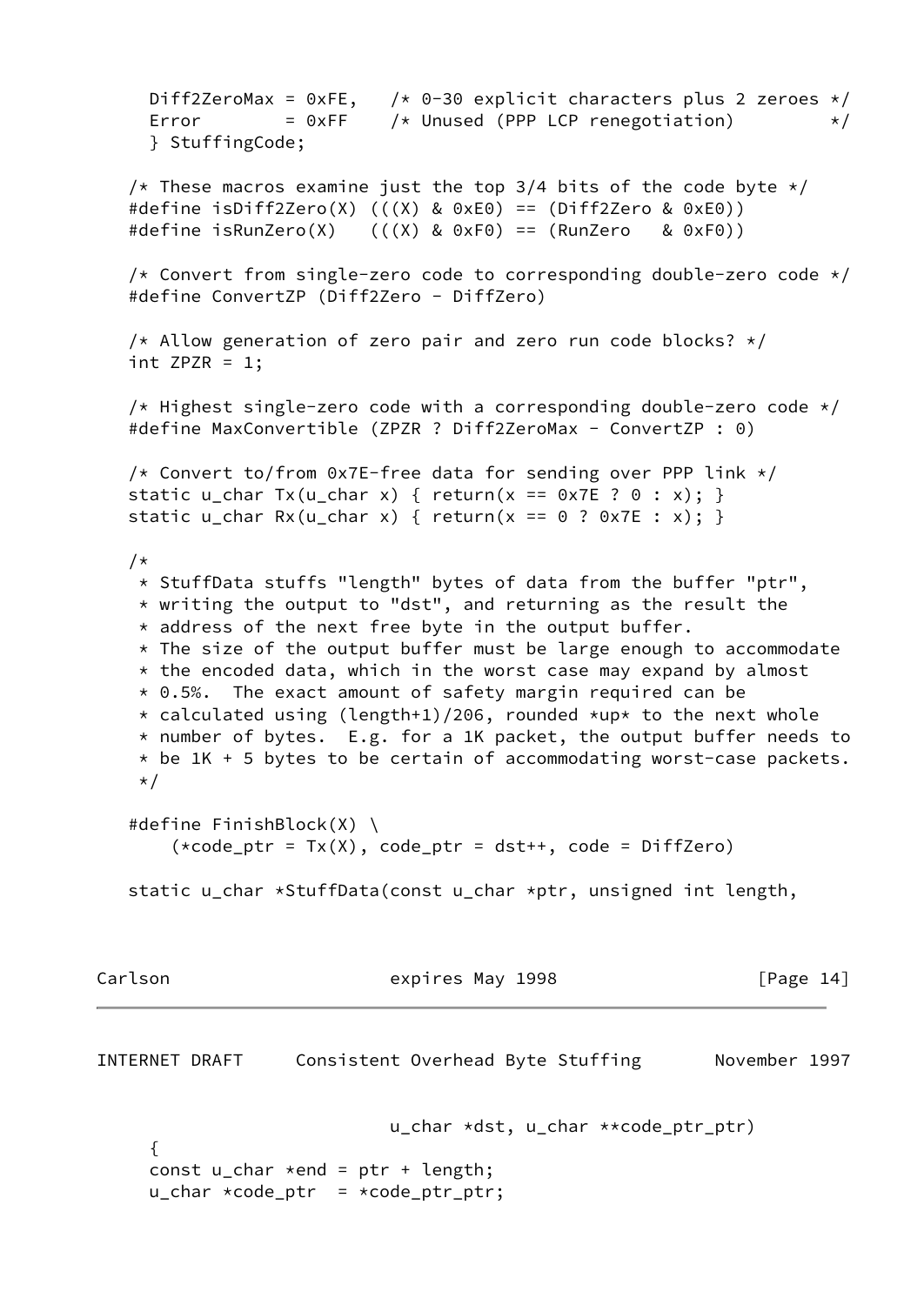```
u char code = DiffZero;
    /* Recover state from last call, if applicable */if (code_ptr) code = Rx(*code\_ptr); else code_ptr = dst++;
     while (ptr < end)
       {
      u_char c = *ptr++; /* Read the next character */
      if (c == 0) /* If it's a zero, do one of these operations */
         {
         if (isRunZero(code) && code < RunZeroMax) code++;
         else if (code == Diff2Zero) code = RunZero;
        else if (code <= MaxConvertible)    code += ConvertZP;
         else FinishBlock(code);
         }
       else /* else, non-zero; do one of these operations */
\overline{\mathcal{L}} if (isDiff2Zero(code)) FinishBlock(code - ConvertZP);
         else if (code == RunZero) FinishBlock(Diff2Zero);
         else if (isRunZero(code)) FinishBlock(code-1);
        \stardst++ = Tx(c);
         if (++code == Diff) FinishBlock(code);
 }
       }
     *code_ptr_ptr = code_ptr;
     FinishBlock(code);
     return(dst-1);
     }
  /*
    * UnStuffData decodes "srclength" bytes of data from the buffer
    * "ptr", writing the output to "dst". If the decoded data does not
    * fit within "dstlength" bytes or any other error occurs, then
    * UnStuffData returns NULL.
    */
   static u_char *UnStuffData(const u_char *ptr, unsigned int srclength,
                                   u_char *dst, unsigned int dstlength)
     {
    const u_{\text{c}}char *end = ptr + srclength;
    const u_char *limit = dist + distlength; while (ptr < end)
       {
      int z, c = Rx(*ptr++);
```
Carlson **Expires May 1998** [Page 15]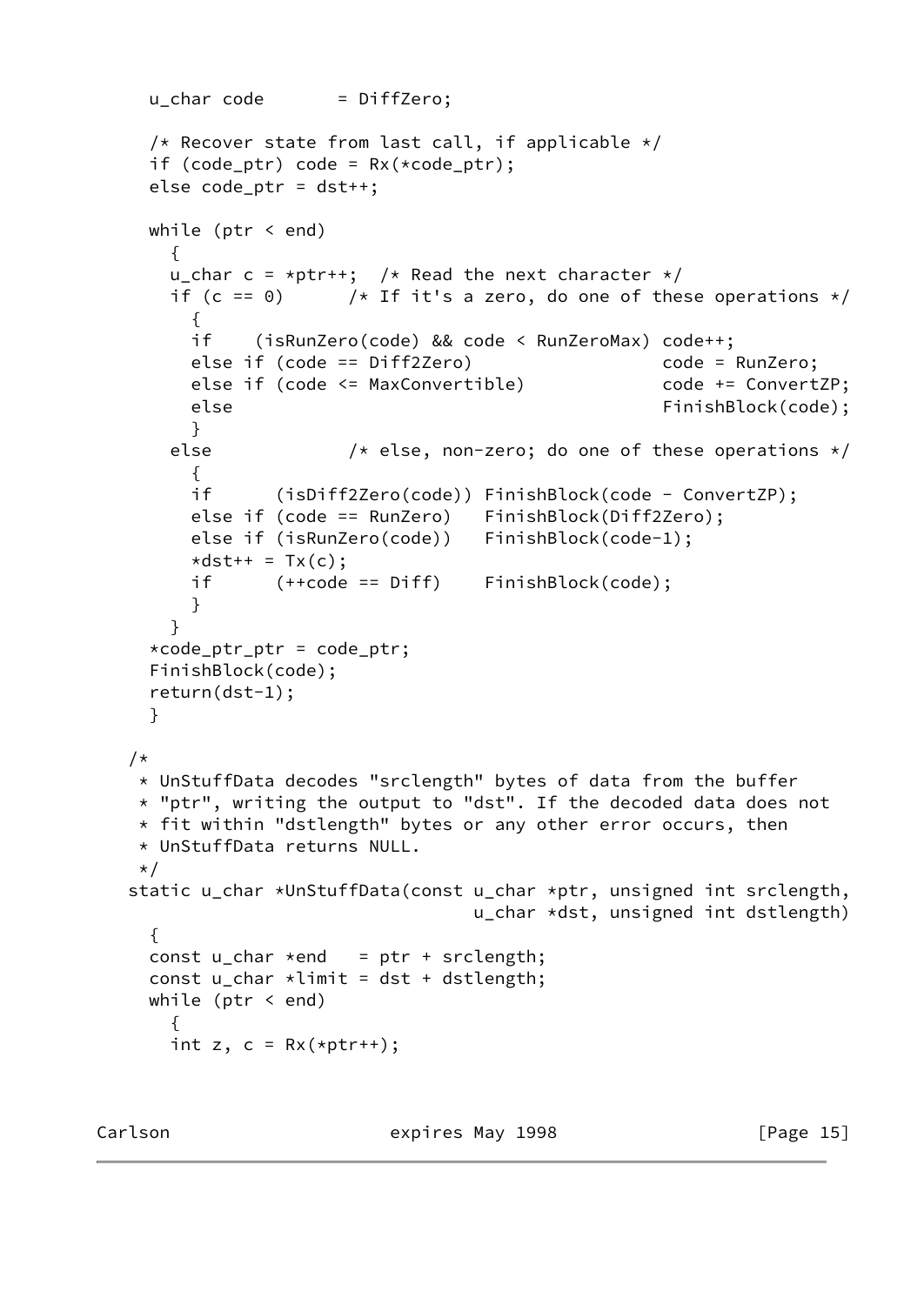```
if (c == Error ||c| = Resume ||c| = Reserved) return(NULL);
       else if (c == Diff) { z = 0; c--; }
       else if (isRunZero(c)) \{z = c \& 0 \times F : c = 0; \}else if (isDiff2Zero(c)) { z = 2;  c & = 0x1F; }else { z = 1; c--; }
      while (- -c) = 0 && dst < limit) *dst++ = Rx(*ptr++);
      while (-z \ge 0 \& 0 \& 1 \text{ s.t.} \& 0 \text{ s.t.} \& 0; }
      if (dst < limit) return(dst-1);
      else return(NULL);
      }
   /* Example showing use of chained StuffData calls */ unsigned int StuffExample(const u_char *head, unsigned int hlength,
                              const u_char *data, unsigned int dlength,
                              u_char *dst)
      {
     u_{\text{c}}char *ptr = dst;
      u_char *stuffstate = NULL;
     /* First stuff the packet header into the buffer */ ptr = StuffData(head, hlength, ptr, &stuffstate);
     /* Then append the packet body to the stuffed header */ ptr = StuffData(data, dlength, ptr, &stuffstate);
     /* Then return the total length of data generated */ return(ptr-dst);
      }
4.2. PPP/COBS Encoding with mbufs
4.2.1. PPP Context Handling
   struct cobs context {
       /* Transmit encoding state */ struct txcontext {
            struct mbuf *bufs,*nextp;
            short count,zskip,lcount;
        } tx[2];
        int txpri,txendofframe,txintr;
        int txallowpri,txallowzxe;
        /* Receive decoding state */
```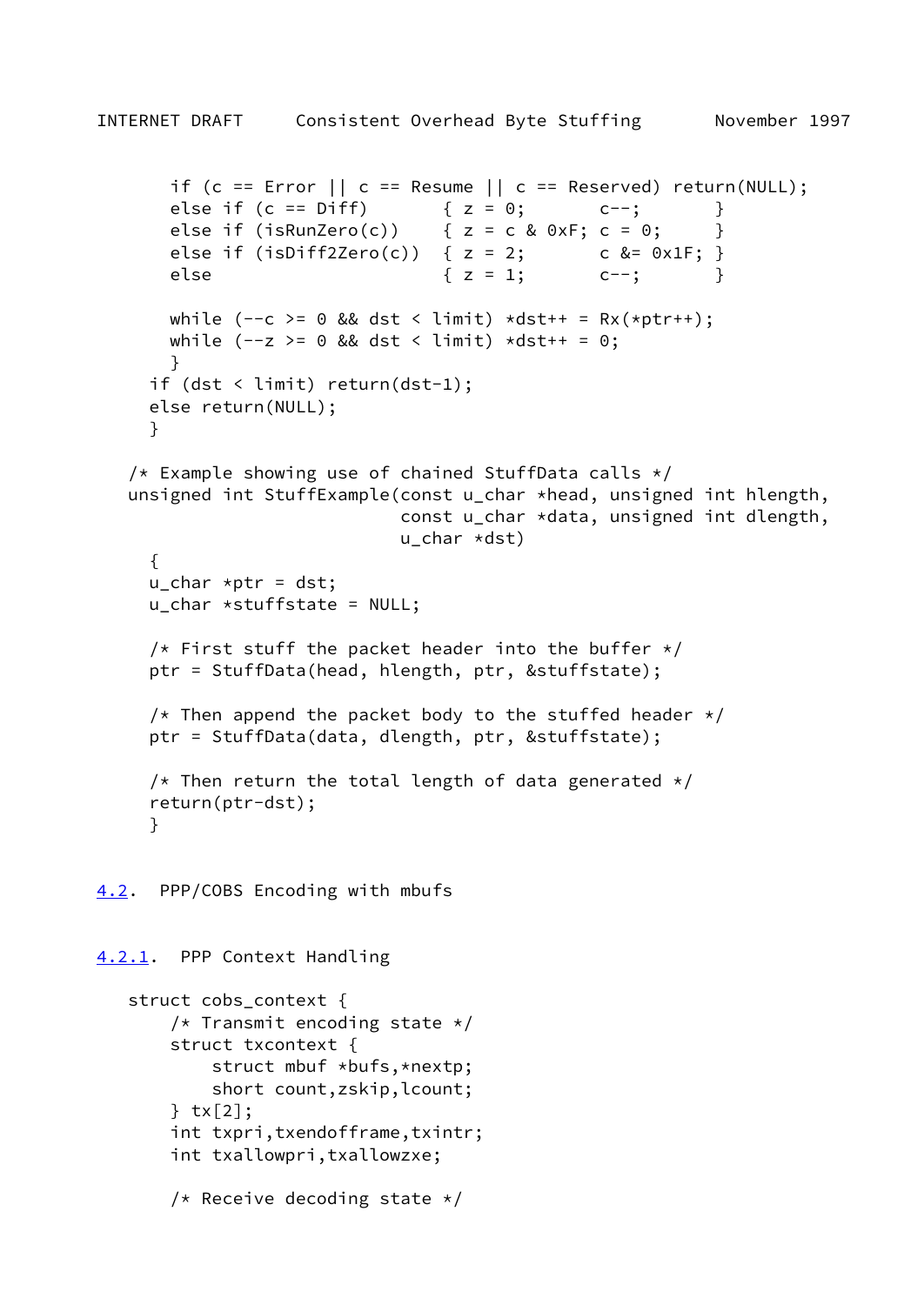```
Carlson Expires May 1998 [Page 16]
INTERNET DRAFT Consistent Overhead Byte Stuffing November 1997
        struct mbuf *savedpkt;
        int rxcount,rxlcount,zadd;
        u_short rxfcs;
        u_short savedfcs;
        u_char rxlchar;
    };
    /*
     * Simple context initialization. User is responsible for setting
    * cb.txallowpri and cb.txallowzxe based on the outcome of PPP
    * negotiation.
    */
    void
    init_cobs_context(struct cobs_context *cb)
    {
        bzero(cb,sizeof(*cb));
       cb->rxfcs = 0xFFFF;
    }
4.2.2. PPP Frame Transmission
   /*
     * This is called once for each transmit-FIFO-empty interrupt. It
     * takes a pointer to the transmit FIFO buffer and the available
     * room in that buffer, and returns the number of bytes inserted.
     * Priority is supported even if the peer doesn't support COBS
     * priority interruption. If txallowpri is cleared, then priority
     * packets are sent out on packet boundaries rather than as
     * interrupts.
     */
    int
    ppp_cobs_xmit(struct cobs_context *cb, u_char *buffer, int buflen)
    {
        u_char *dp,chr,*obuf;
        int len,count;
        struct mbuf *mb,*mb2;
        struct txcontext *tx;
       if (buflen \leq 0 || buffer == NULL || cb == NULL)
```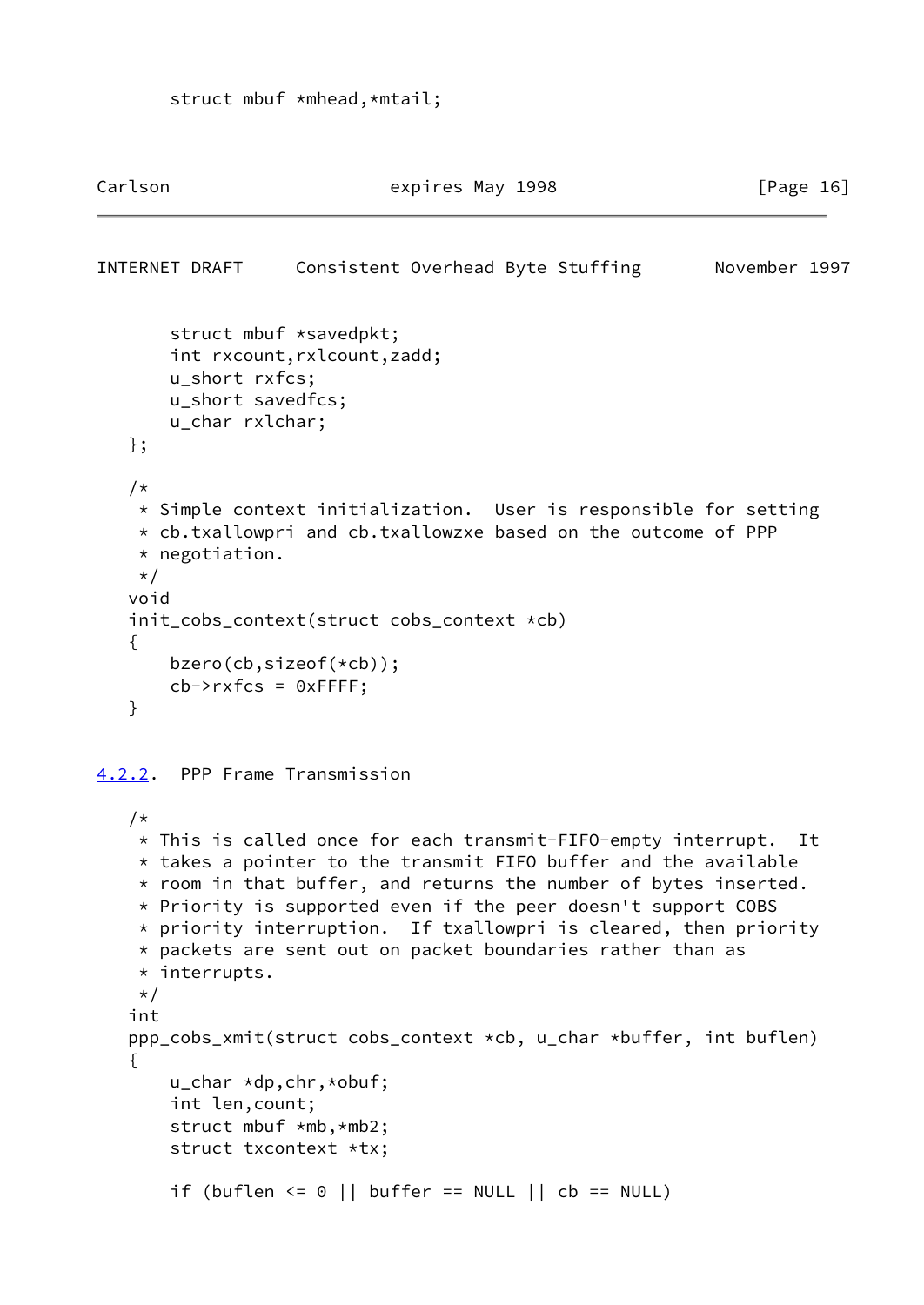```
 return 0;
 /*
  * If there's a high priority packet waiting and we're in the
 * middle of sending a low priority one, then send the escape
  * flag and switch.
 \star/ obuf = buffer;
```
Carlson **Expires May 1998** [Page 17]

```
INTERNET DRAFT Consistent Overhead Byte Stuffing November 1997
        if (!cb->txendofframe && cb->tx[1].nextp != NULL &&
           cb->txpri == 0) {
           if (cb->tx[0].buts == NULL)cb->txpri = 1;
            else if (buflen >= 2 && cb->txallowpri) {
               cb->txpri = 1;
               if (cb->tx[0] . count == 0) {
                   *buffer++ = 0x02;
                    buflen--;
 }
               *buffer++ = 0x7E;
                buflen--;
               cb->tx[0].count = cb->tx[0].zskip = cb->tx[0].lcount = 0;
               cb->txintr = 1;
               cb->tx[1].lcount = -1;
 }
        }
       tx = cb \rightarrow tx + cb \rightarrow txpri;if ((mb = tx->bufs) == NULL) {
           if ((mb = tx->nextp) != NULL) {
               tx \rightarrow new \pm p = mb \rightarrow m \pm ac \pm;
               mb->m_act = NULL; }
        }
       count = tx->count;while (buflen > 0) {
            if (cb->txendofframe) {
                switch (cb->txendofframe) {
                case 1:
 /*
                     * If the zero removal falls right on the end of
                     * the packet, then we need to add a dummy code to
```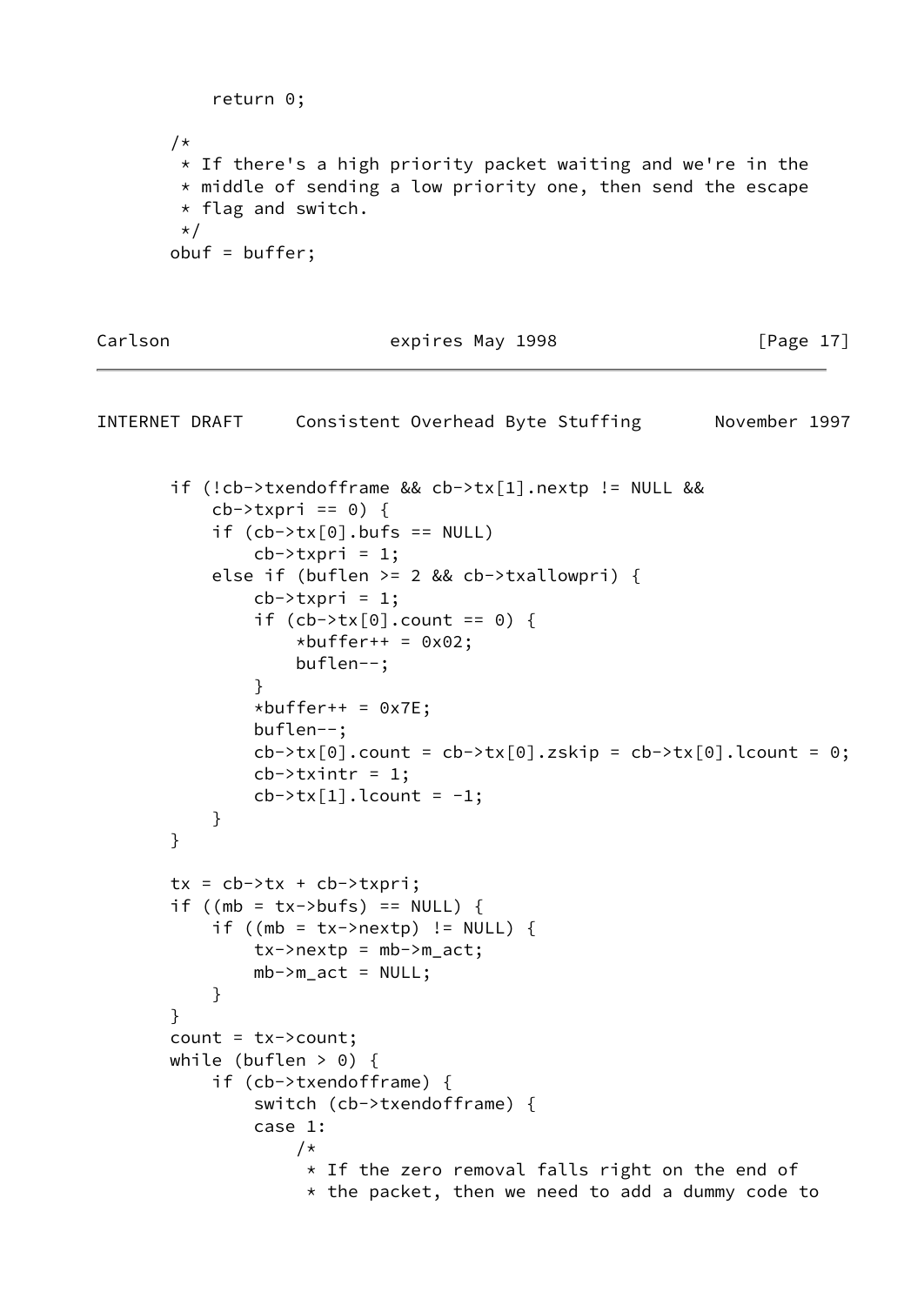```
* insert a 00 byte which will be deleted by the
                    * receiver.
\star/*buffer++ = 0x01;
                   buflen--;
                   cb->txendofframe = 2;
                   break;
               case 2:
                   /* Packet done; send frame mark */
                  *buffer++ = 0x7E;count = 0;
                   buflen--;
                   cb->txendofframe = 0;
                  tx->lcount = -1; break;
```
Carlson **expires May 1998** [Page 18]

```
INTERNET DRAFT Consistent Overhead Byte Stuffing November 1997
 }
                 continue;
 }
            if (count == 0) {
                if (mb == NULL) {
                     tx->bufs = mb;tx->count = count;
                     if (cb->txpri == 1 && cb->tx[0].bufs != NULL) {
                         cb->txpri = 0;
                         tx = cb \rightarrow tx;mb = tx \rightarrow but fs; } else {
                          if (cb->tx[0].nextp == NULL &&
                              cb->tx[1].nextp == NULL)
                               break;
                         cb->txpri = (cb->tx[1].nextp != NULL);
                         tx = cb \rightarrow tx + cb \rightarrow txpri;tx \rightarrow but \text{fs} = mb = tx \rightarrow next \text{pr}tx \rightarrow nextp = mb \rightarrow m\_{act};mb->m_act = NULL; }
                      count = tx->count;
                     if (cb->txpri == 0 && cb->txintr) {
                         cb->txintr = 0;
                         *buffer++ = 0xD1; /* Resume packet */
                          buflen--;
```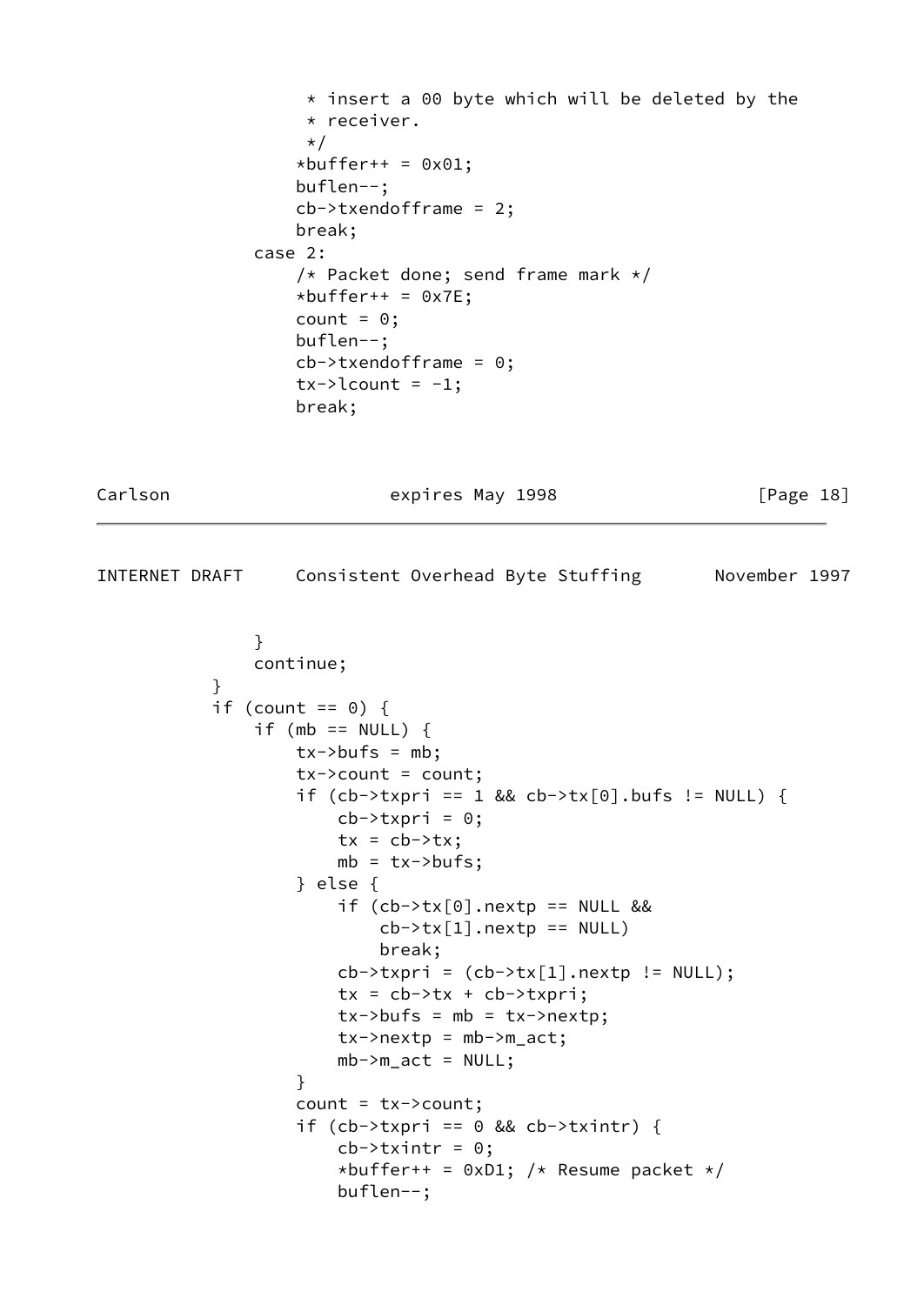```
 }
                   continue;
 }
              /* Do look-ahead for encoding modes */dp = mtod(mb,u_char *);
              if (*dp == 0 & & cb->txallowxxe) {
                  mb2 = mb; len = mb->m_len;
                  while (mb2 != NULL && count \leq 15)
                      if (*dp++ == 0) {
                           count++;
                          if (--len \le 0) {
                              do {
                                 mb2 = mb2->m\_next;if (mb2 == NULL) break;
                                 dp = m<sub>th</sub>(mb<sub>2</sub>, u_{th}<sub>1</sub>, ...);
                                 len = mb2->m_llen;} while (len \leq 0);
 }
                       } else
Carlson Expires May 1998 [Page 19]
INTERNET DRAFT Consistent Overhead Byte Stuffing November 1997
                           break;
                  if (mb2 == NULL)count++; \rightarrow /* Include phantom zero byte here */ }
              if (count >= 3) {
                   tx->zskip = count;
                  chr = 0xD0 + count;count = 0;
               } else {
                  dp = mtod(mb,u_char *);
                   len = mb->m_len;
                  mb2 = mb;count = 0; while (mb2 != NULL && count < 207)
                      if (*dp++ != 0) {
                          count++;
                          if (--len \le 0) {
                              do {
                                 mb2 = mb2->m\_next;
```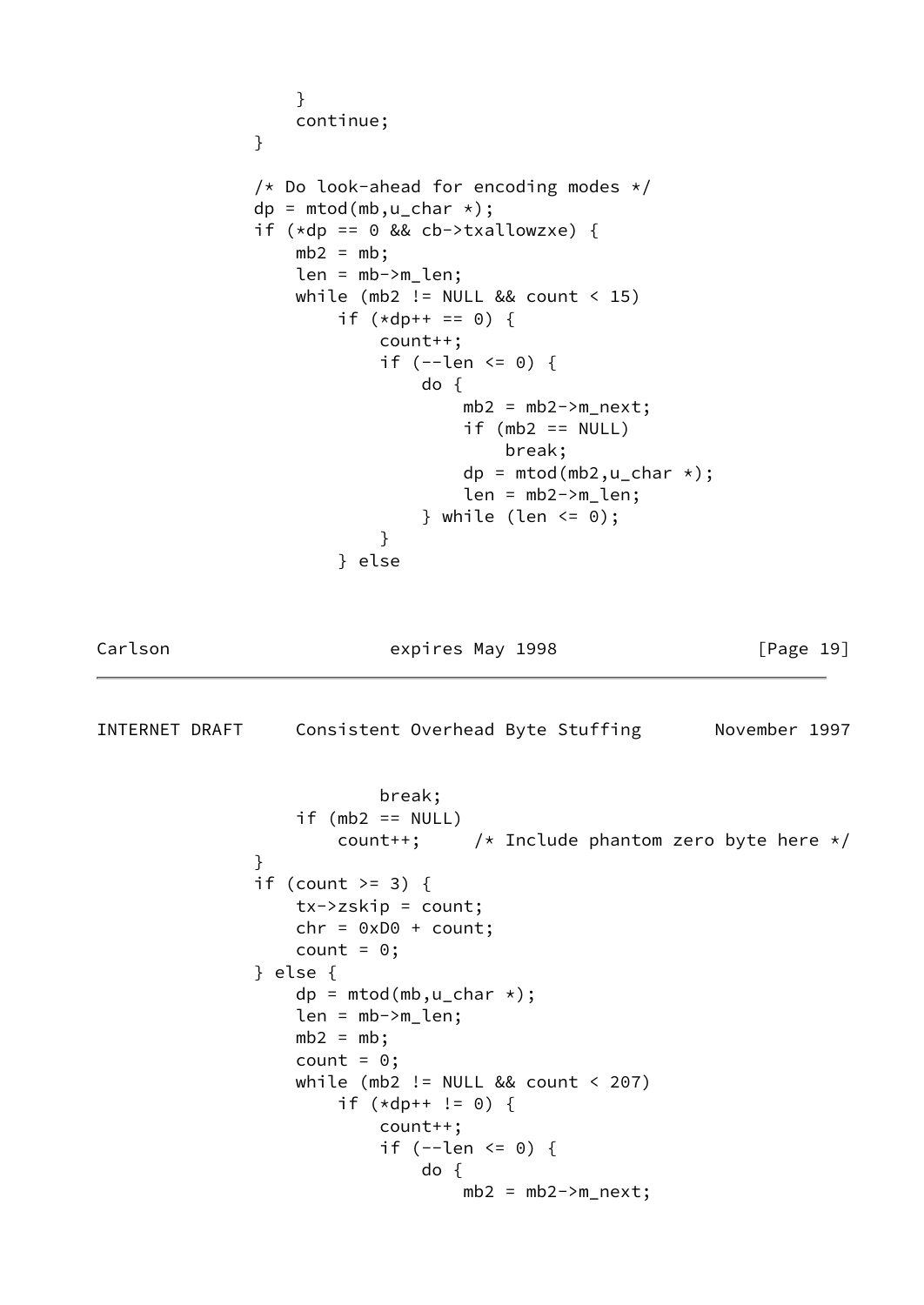```
if (mb2 == NULL) break;
                             dp = mtod(mb2,u_char *);
                             len = mb2->m_len;} while (len <= 0);
 }
                    } else
                       break;
                if (count == 207)
                   chr = 0xD0; else {
                   chr = count+1;tx->zskip = 1;
                    if (count <= 30 && cb->txallowzxe &&
                      mb2 := NULL) {
                      if (len \leq 1)
                          do {
                             mb2 = mb2->m\_next;if (mb2 == NULL) break;
                             dp = mtod(mb2,u_char *);
                             len = mb2->m_llen;} while (len <= 0);
                      if (mb2 == NULL || * dp == 0) {
                         chr = count + 0xE0;tx->zskip = 2; }
 }
 }
Carlson Expires May 1998 [Page 20]
INTERNET DRAFT Consistent Overhead Byte Stuffing November 1997
 }
            tx->lcount = chr;
          } else {
            if (mb->m_llen == 0) {
               mb = m_free(mb);
                continue;
 }
            chr = *mtod(mb, u_char *); mb->m_len--;
            mb->m_off++; count--;
```
}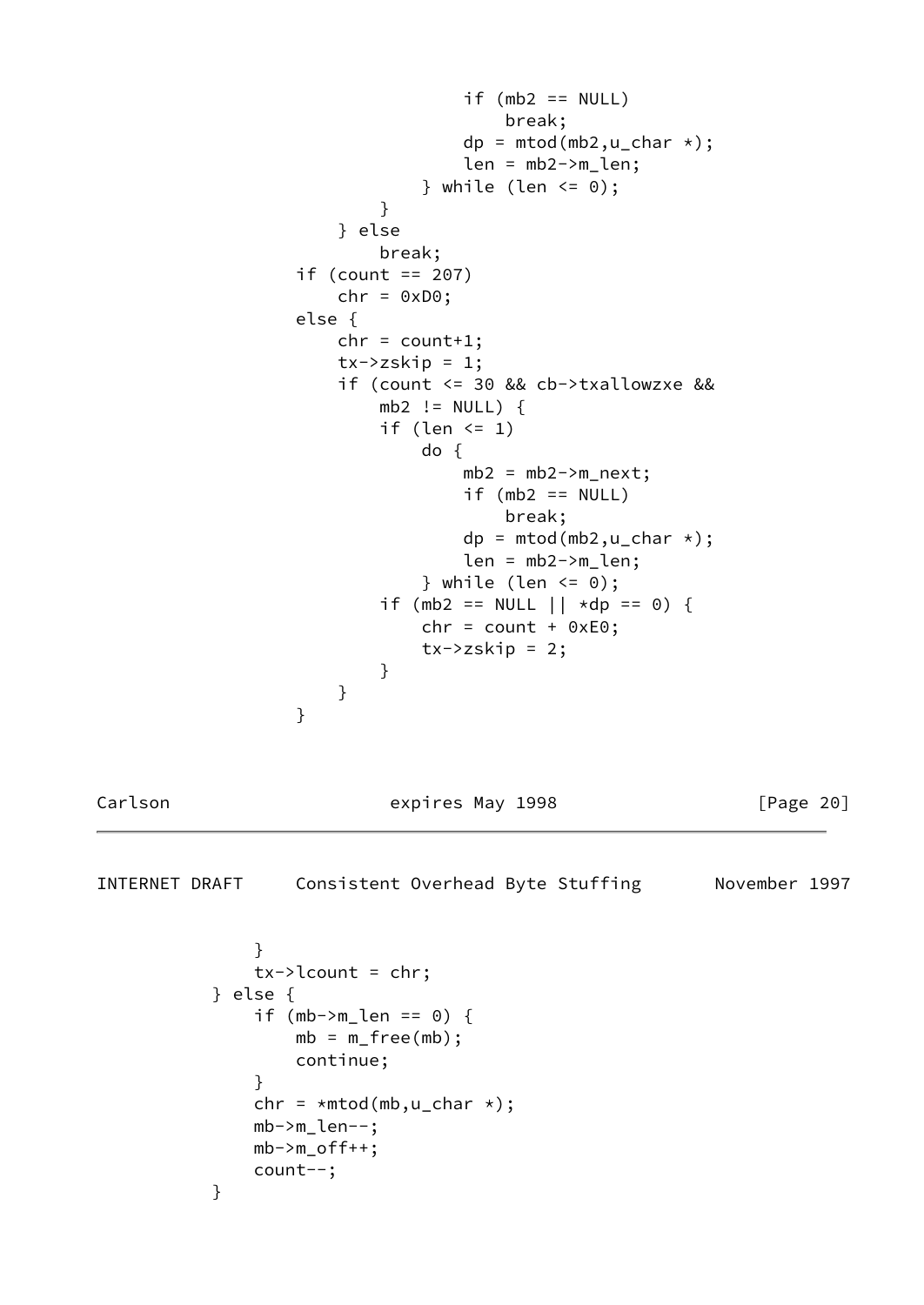```
if (chr == 0x7E)
              chr = 0;*buffer++ = chr; buflen--;
          if (count == 0) {
               count = tx->zskip;
              while (mb != NULL && count > 0) {
                   len = mb->m_len;
                   if (len > count) {
                       mb->m_len -= count;
                       mb->m_off += count;
                      count = 0; break;
 }
                  count = len;
                  mb = m_free(mb);
 }
              tx->zskip = 0;
              while (mb != NULL && mb->m_len == 0)
                  mb = m_free(mb);
              if (mb == NULL)if (count == 0 \&x + y - \text{1} != 0 \times 00)
                      cb->txendofframe = 1;
                   else
                       cb->txendofframe = 2;
              count = 0;
 }
       }
      tx->bufs = mb; tx->count = count;
       return buffer-obuf;
   }
   /*
    * This is called once for each out-bound packet. The arguments are
    * the COBS state structure, the pointer to the out-bound mbuf chain,
Carlson Expires May 1998 [Page 21]
INTERNET DRAFT Consistent Overhead Byte Stuffing November 1997
    * and the priority level of the packet (0 or 1 for low or high).
    */
   void
   ppp_cobs_enqueue(struct cobs_context *cb, struct mbuf *mb, int pri)
   {
```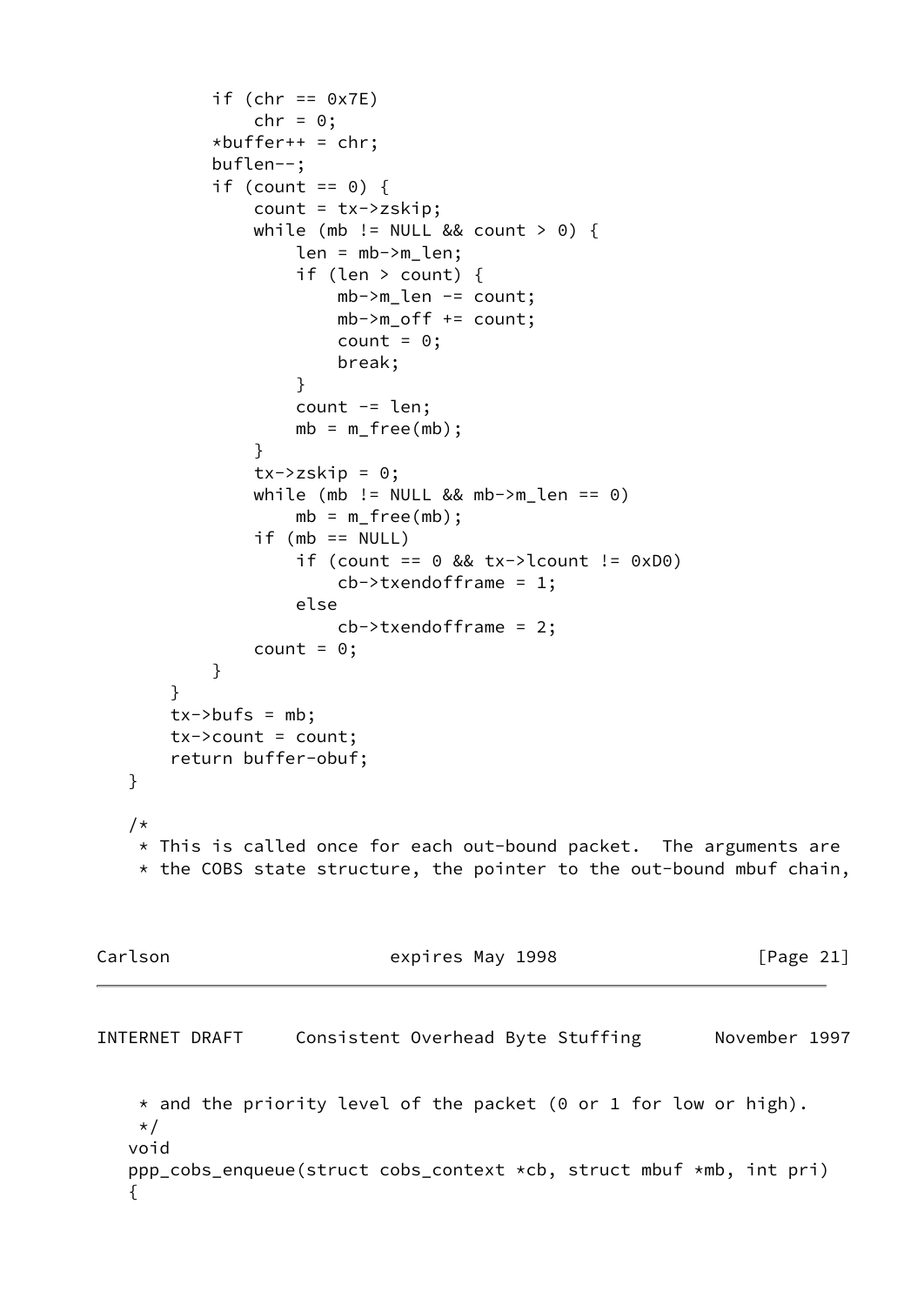```
 u_short fcs;
        u_char *dp;
        int len;
        struct mbuf *mb2;
        struct txcontext *tx;
       /*
         * It turns out to be horribly complicated to support both the
         * scan-ahead functions and the CRC calculation at the same time
        * since the last byte of the CRC (or even both bytes) may be 00.
        * Thus, it is necessary in this implementation to do the CRC
        * first and the COBS encoding second in two separate steps. If
        * the COBS output were fed into a simple linear output buffer
        * big enough to hold the largest packet, then this could be
         * greatly simplified.
        \star/if (cb == NULL || mb == NULL)
            return;
       fcs = 0xFFFF;
       for (mb2 = mb; mb2 != NULL; mb2 = mb2->m_next) {
           dp = mtod(mb2,u_char *);
           for (len = mb2->m_len; len > 0; len--)fcs = (fcs >> 8) ^ fcstab[(fcs ^ *dp++) & 0xff];
        }
       mb2 = dtom(dp);
        if (mb2->m_len+mb2->m_off > MMAXOFF-2) {
           mb2->m\_next = m\_get(M\_DONTWAIT, MT\_PPPTX);mb2 = mb2->m\_next;dp = mtod(mb2,u_char \star);
        }
       fcs = ~\simfcs;
       dp[0] = fcs&0xFF;dp[1] = fcs \rightarrow 8;mb2->m_len += 2;tx = cb->tx + pri;if (tx->nextp == NULL)tx \rightarrow nextp = mb; else {
           for (mb2 = tx->nextp; mb2->m_act != NULL; mb2 = mb2->m_act) ;
           mb2->m_act = mb; }
```
<span id="page-24-0"></span>Carlson **Expires May 1998** [Page 22]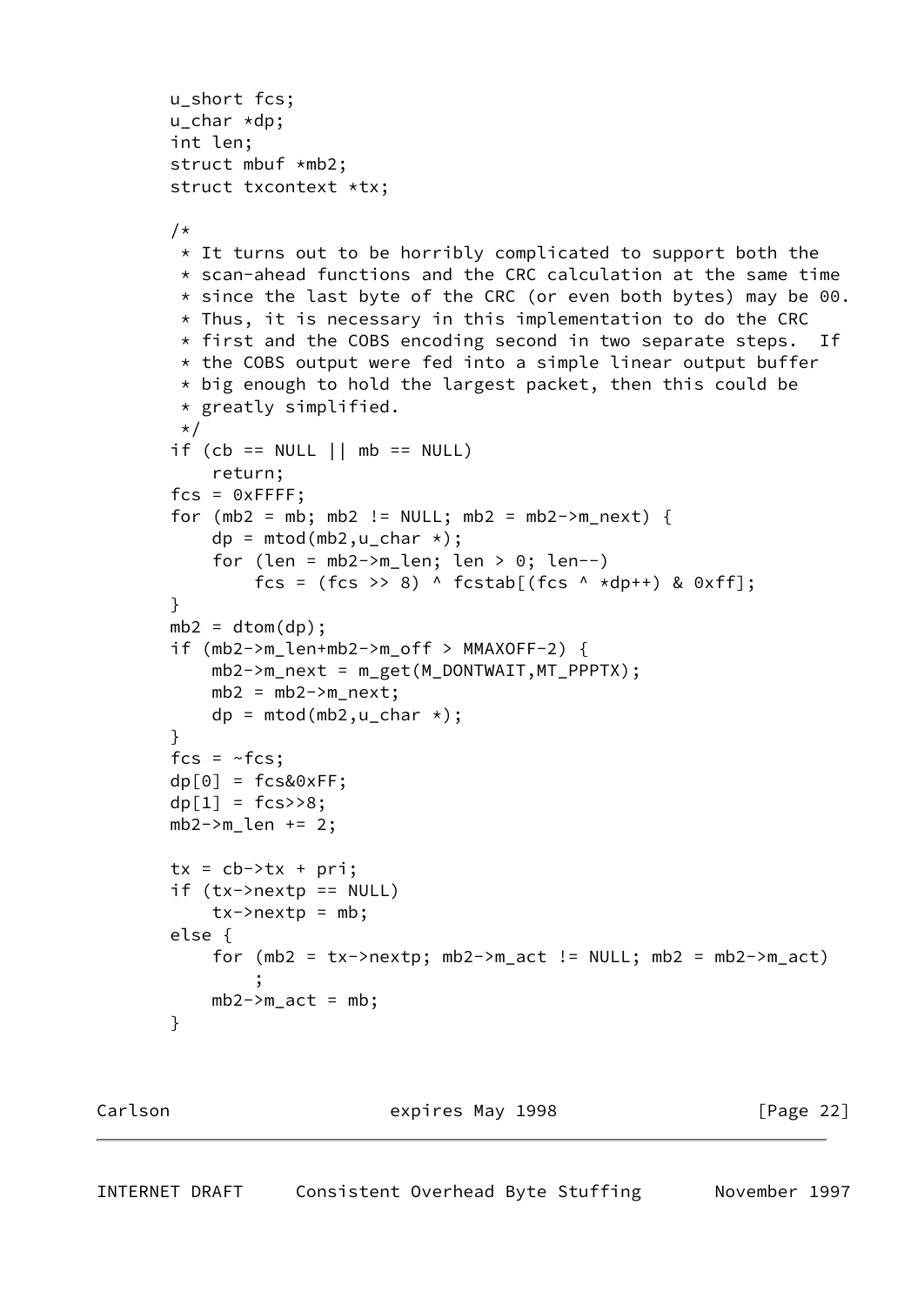```
 }
```

```
4.2.3. Frame Reception
    /*
     * This is called once for each FIFO-full-or-stale interrupt. It
     * takes a pointer to the COBS state structure, the FIFO buffer
     * pointer, and the length of the data in the FIFO. It in turn
     * calls send_up_packet(struct mbuf *) if a packet has been received,
     * or ppp_recv_error(void) if an error occurs, or disable_cobs(void)
    * if the peer is apparently restarting LCP negotiation.
     */
    void
    ppp_cobs_rcv(struct cobs_context *cb, u_char *buffer, int len)
    {
        u_char *dp = NULL,chr,rxlchar;
        struct mbuf *mb,*mb2;
        int mlen = 0,count;
        u_short fcs;
       if ((mb = cb->mtail) != NULL) {
           mlen = mb->m_llen;dp = mtod(mb,u_char \star) + mlen;
        }
       fcs = cb->rxfcs; count = cb->rxcount;
       rxlchar = chr = cb-\rightarrowrxlchar;
       while (len > 0) {
            len--;
           chr = *buffer++;if (chr == 0x7E) {
                rxlchar = chr;
               if (count > 0) {
                   if (mb != NULL)mb->m len = mlen;
                    m_freem(cb->savedpkt);
                    cb->savedfcs = fcs;
                   cb->savedpkt = cb->mhead;
                   cb->zadd = 0;mb = cb->mhead = NULL;
 }
               while (cb->zadd > 1) {
                   if (mb == NULL || mlen >= MLEN) {
                        mb2 = m_get(M_DONTWAIT,MT_PPPRX);
                       if (mb2 == NULL) goto ppp_input_error;
                        if (mb != NULL) {
```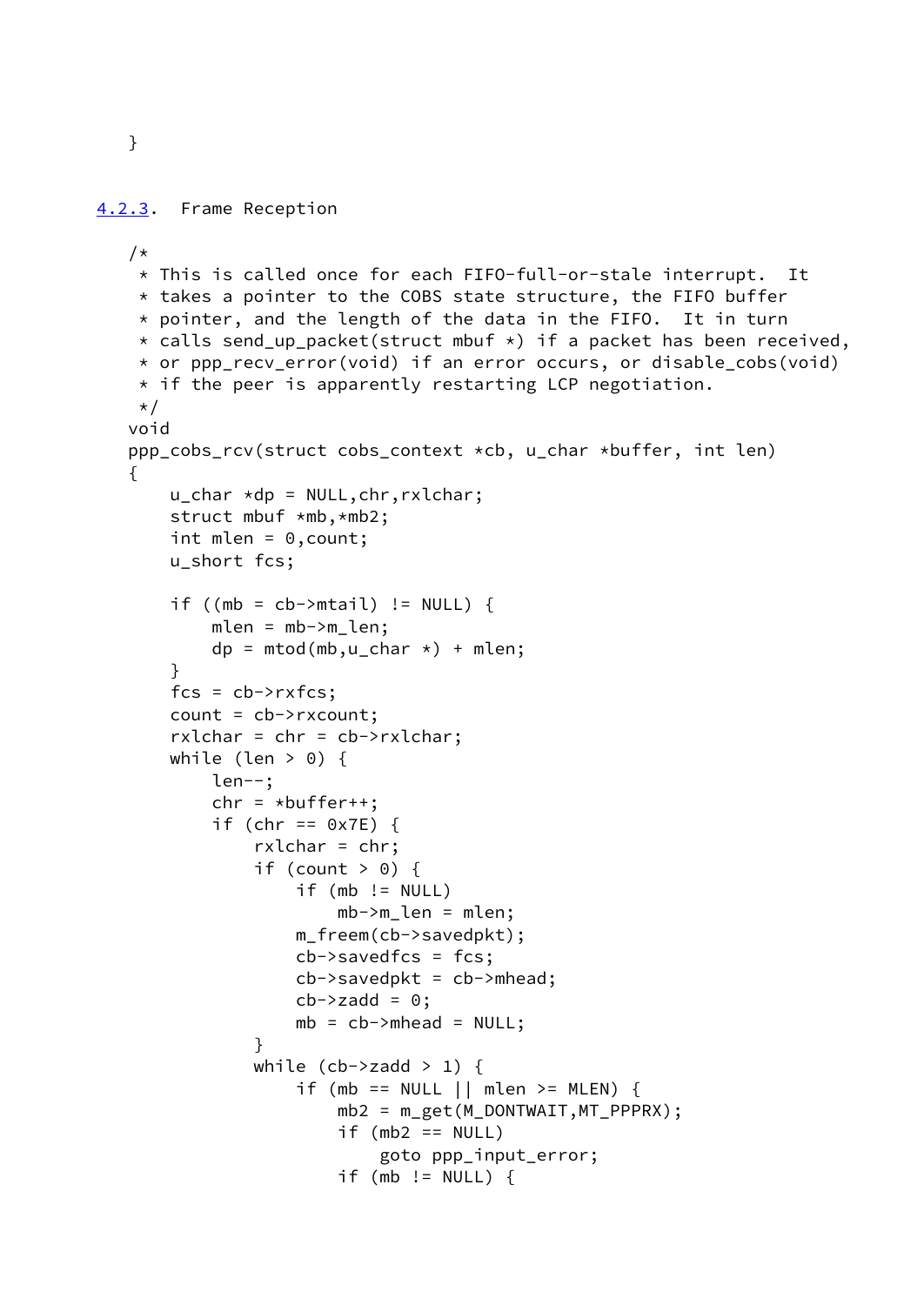```
INTERNET DRAFT Consistent Overhead Byte Stuffing Movember 1997
                          mb->m len = mlen;
                          mb->m\_next = mb2; } else
                          cb->mhead = mb2;
                      mb = mb2;
                      cb->mtail = mb;
                      dp = mtod(mb,u_char *);
                      mlen = 0; }
                  *dp++ = 0;fcs = (fcs >> 8) \land fcstab[fcs & 0xff];
                   mlen++;
                   cb->zadd--;
 }
              if (mb == NULL) m_freem(cb->mhead);
               else if (count > 0 || fcs != 0xF0B8) {
               ppp_input_error:
                  if (cb->mhead->m_newt != NULL || mlen > 4) ppp_recv_error();
                   m_freem(cb->mhead);
               } else {
                   mb->m_len = mlen;
                  m\_adj(cb->mhead, -2); /* Strip the CRC */
                   send_up_packet(cb->mhead);
 }
              cb->mtail = cb->mhead = mb = NULL;
              count = cb->rxcount = cb->rxlcount = cb->zadd = 0;
              fcs = cb->rxfcs = 0xFFFF; continue;
 }
          if (chr == 0xD1 && rxlchar == 0x7E) { /* Resume code */
               m_freem(cb->mhead);
              mb = cb->mhead = cb->savedpkt;
              if (mb != NULL) {
                   while (mb->m_next != NULL)
                      mb = mb \rightarrow m next;
                  cb->mtail = mb;
                   mlen = mb->m_len;
                  dp = mtod(mb,u_char *) + mlen;
               } else {
                  dp = NULL;
```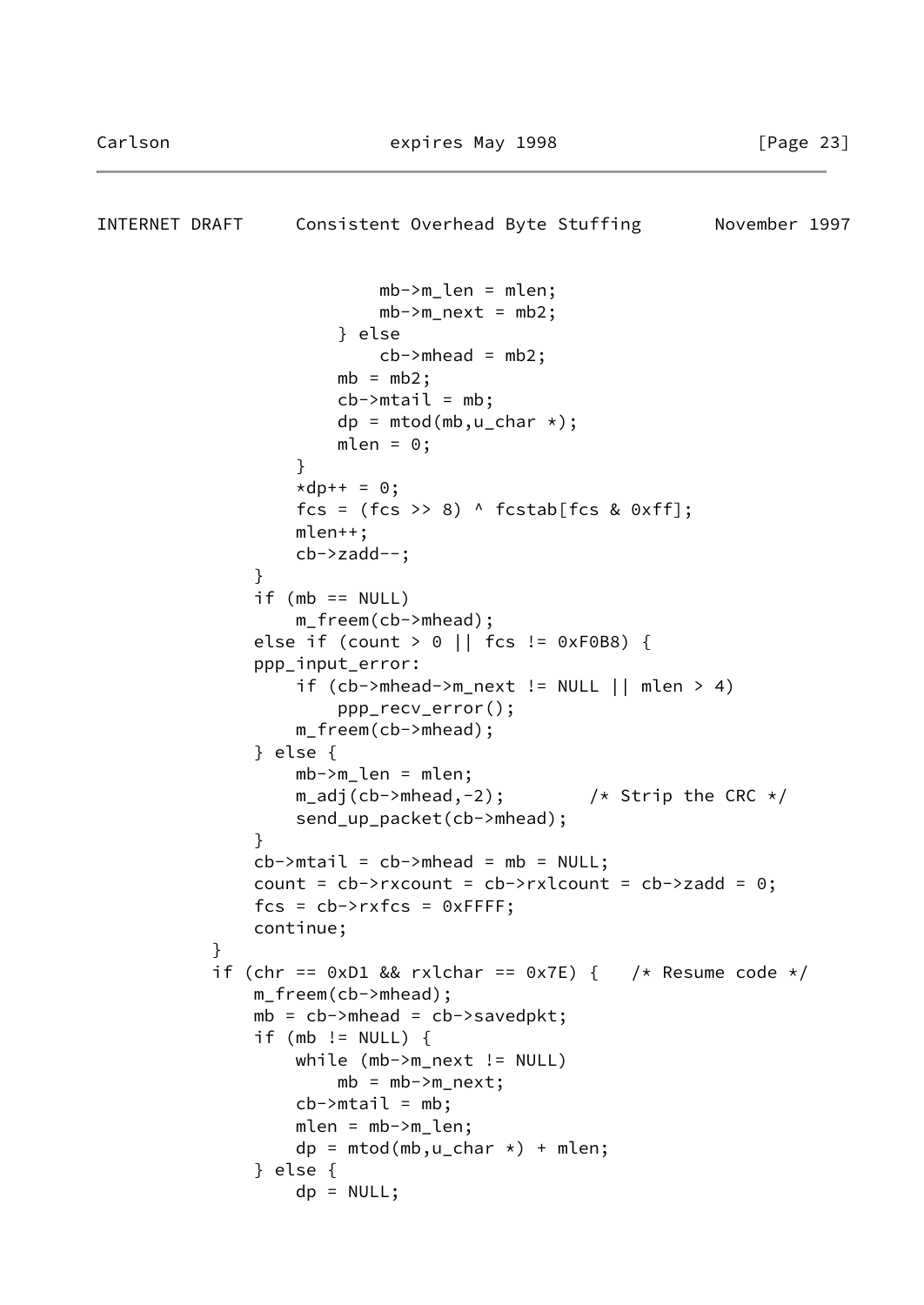```
mlen = 0; }
              fcs = cb->savedfcs;
             cb->savedpkt = NULL;
              rxlchar = chr;
              continue;
```
Carlson **Expires May 1998** [Page 24]

INTERNET DRAFT Consistent Overhead Byte Stuffing November 1997

```
 }
           rxlchar = chr;
          if (chr == 0)
              chr = 0x7E; for (;;) {
              if (mb == NULL || mlen >= MLEN) {
                   mb2 = m_get(M_DONTWAIT,MT_PPPRX);
                  if (mb2 == NULL) goto ppp_input_error;
                   if (mb != NULL) {
                       mb->m_len = mlen;
                      mb->m\_next = mb2; } else
                      cb->mhead = mb2;
                  mb = mb2;cb->mtail = mb;
                  dp = mtod(mb,u_char \star);
                  mlen = 0; }
              if (count > 0) {
                  *dp++ = chr;fcs = (fcs >> 8) \land fcstab[(fcs \land chr) & 0xff];
                   mlen++;
                   count--;
                   break;
 }
              if (cb->zadd == 0) {
        /* This can happen only if the peer starts renegotiating LCP */if (chr == 0xFF) {
                       disable_cobs();
                       m_freem(cb->mhead);
                       m_freem(cb->savedpkt);
                      cb->mhead = cb->mtail = cb->savedpkt = NULL;
                       return;
 }
```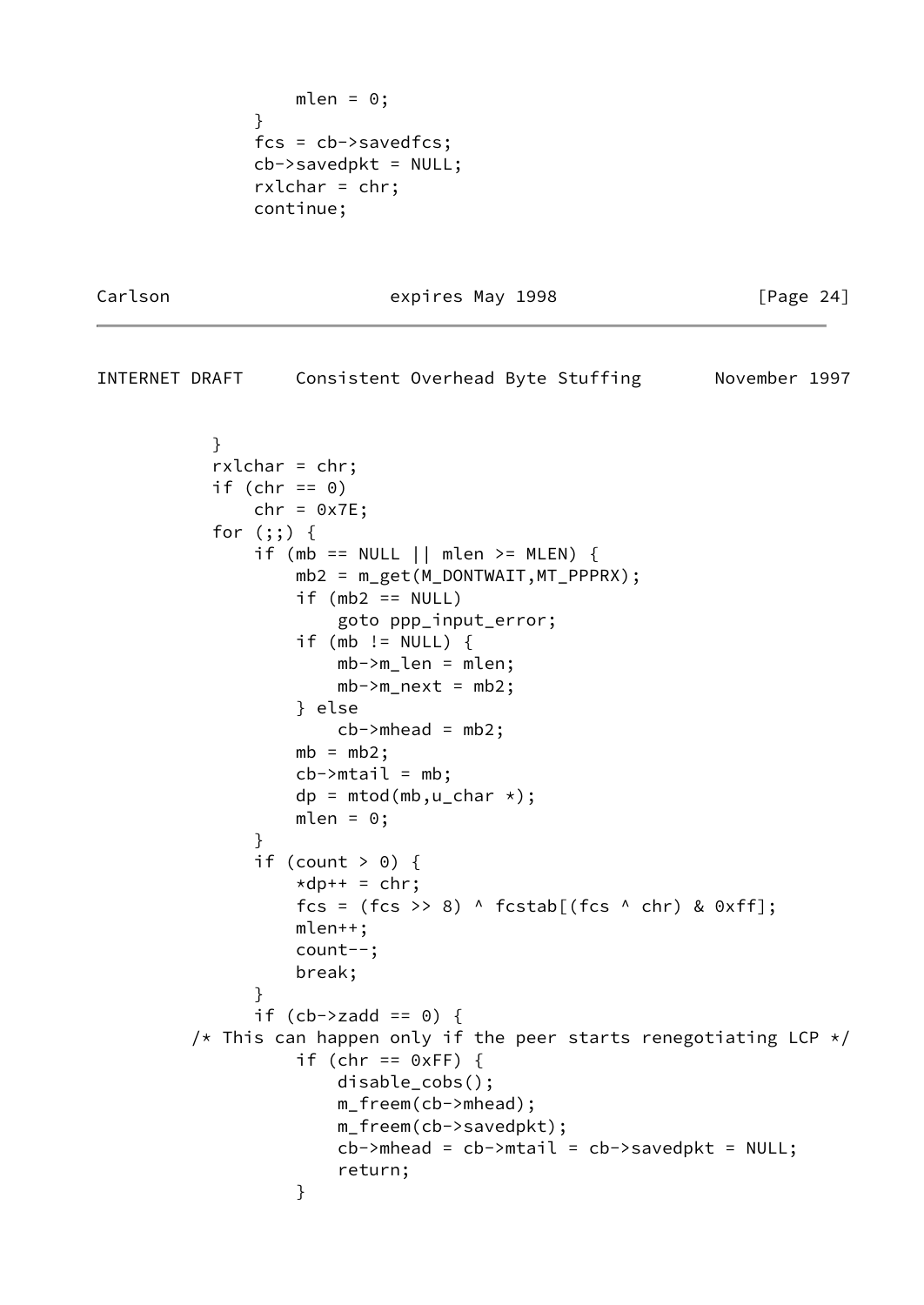```
 switch (chr & 0xF0) {
                  case 0xD0:
                    cb->zadd = chr - 0xD0;count = 0; break;
                  case 0xE0:
                  case 0xF0:
                    count = chr - 0xE0;cb->zadd = 2; break;
                  default:
                    cb->zadd = (chr == 0xD0) ? 0 : 1;count = chr-1;Carlson Expires May 1998 [Page 25]
INTERNET DRAFT Consistent Overhead Byte Stuffing November 1997
 }
                  cb->rxlcount = count;
                  break;
 }
              cb->zadd--;
             *dp++ = 0;fcs = (fcs \gg 8) ^ fcstab[fcs & 0xff]; mlen++;
          }
       }
      if (mb != NULL) mb->m_len = mlen;
      cb->rxfcs = fcs;
      cb->mtail = mb;
      cb->rxcount = count;
       cb->rxlchar = rxlchar;
   }
```

```
5. Acknowledgments
```
 This encapsulation method was first described in Stuart Cheshire's Ph.D. Thesis at Stanford University.

<span id="page-28-3"></span>[6](#page-28-3). References

<span id="page-28-0"></span>[1] W. Simpson, "The Point-to-Point Protocol (PPP)", [RFC 1661](https://datatracker.ietf.org/doc/pdf/rfc1661),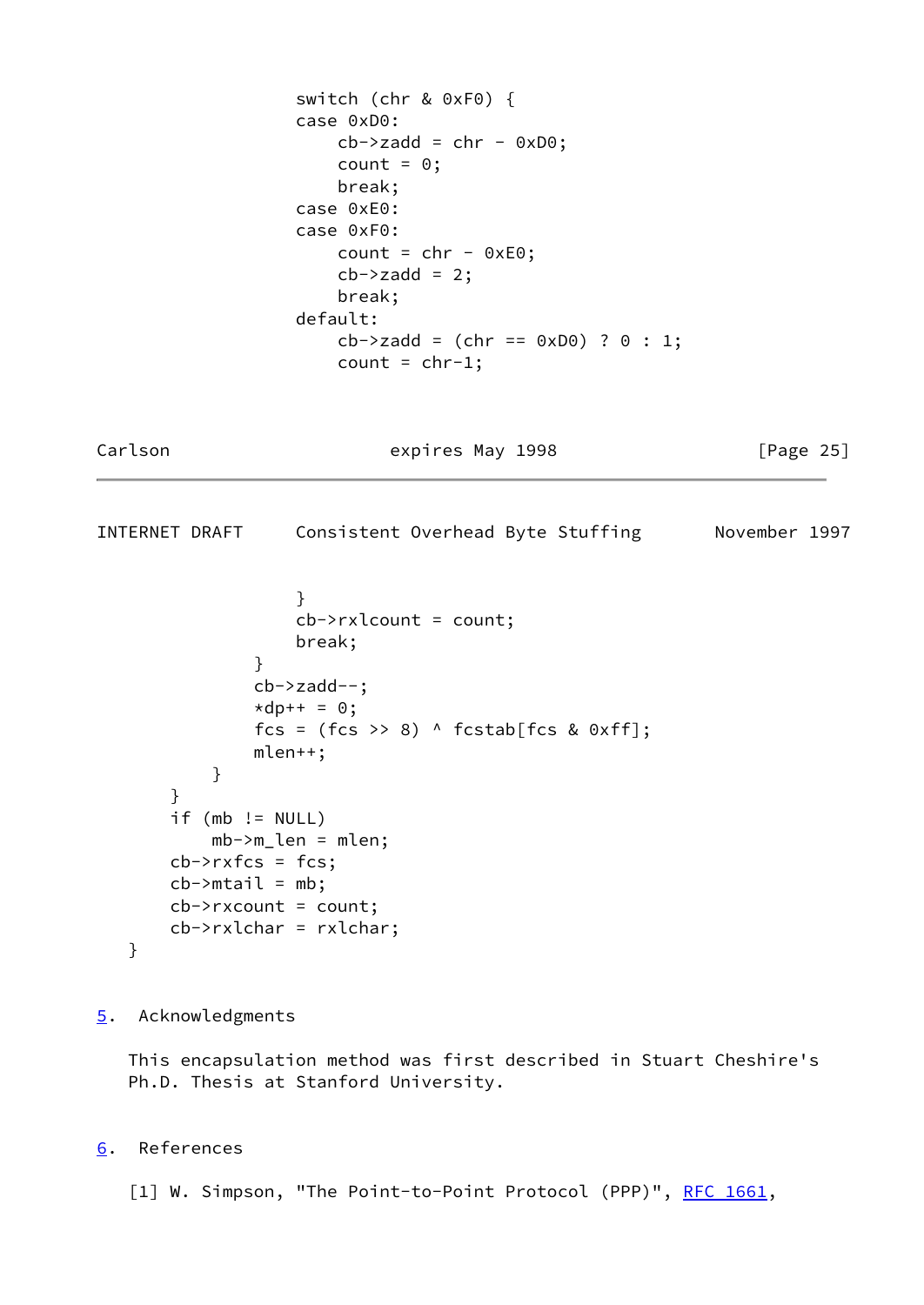07/21/1994

- <span id="page-29-1"></span>[2] W. Simpson, "PPP in HDLC-like Framing", [RFC 1662,](https://datatracker.ietf.org/doc/pdf/rfc1662) 07/1994
- <span id="page-29-2"></span> [3] S. Cheshire and M. Baker, "Consistent Overhead Byte Stuffing," ACM SIGCOMM - Cannes, France, September 1997.
- <span id="page-29-3"></span> [4] J. Ziv and A. Lempel, "A Universal Algorithm for Sequential Data Compression," IEEE Transactions on Information Theory, May 1977.
- <span id="page-29-4"></span> [5] D. A. Huffman, "A Method for the Construction of Minimum- Redundancy Codes," Proceedings of the IRE, Vol.40, No.9, September 1952, pp.1098-1101.
- <span id="page-29-0"></span>[7](#page-29-0). Authors' Addresses

 James Carlson IronBridge Networks 5 Corporate Drive

| INTERNET DRAFT                                                            | Consistent Overhead Byte Stuffing November 1997 |  |  |
|---------------------------------------------------------------------------|-------------------------------------------------|--|--|
| Andover MA 01810-2448                                                     |                                                 |  |  |
| Phone: +1 978 691 4644<br>Fax: +1 978 691 6300<br>Email: carlson@wing.net |                                                 |  |  |
| Stuart Cheshire<br>Stanford University<br>Stanford CA 94305               |                                                 |  |  |
| Phone: +1 650 723 9427                                                    | Email: cheshire@cs.stanford.edu                 |  |  |
| Mary Baker<br>Stanford University<br>Stanford CA 94305                    |                                                 |  |  |
| Phone: +1 650 725 3711<br>Email: mgbaker@cs.stanford.edu                  |                                                 |  |  |
|                                                                           |                                                 |  |  |

Carlson **Expires May 1998** [Page 26]